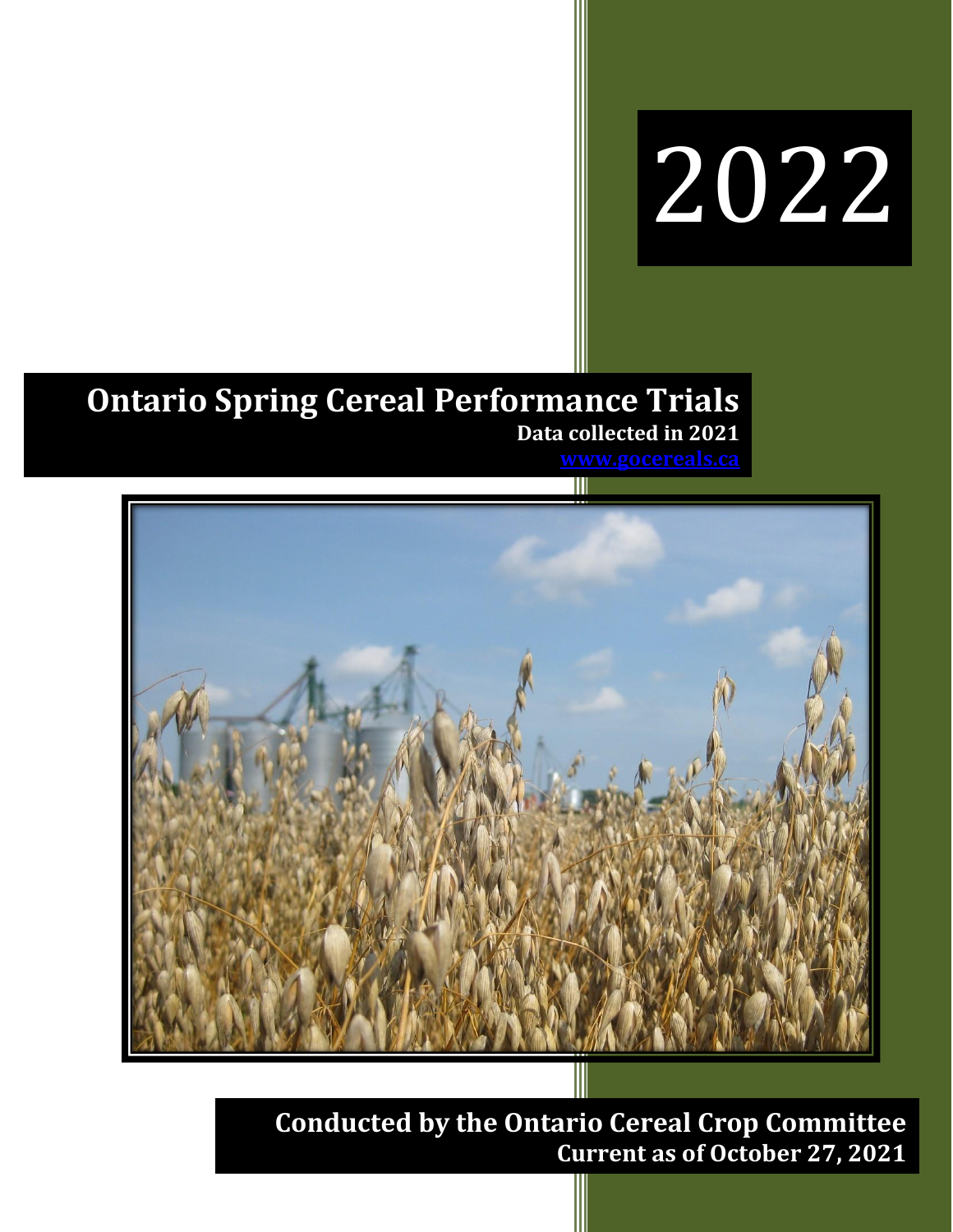#### Ontario Spring Cereal Performance Trials

This report has been prepared by the Ontario Cereal Crop Committee and contains the most recent varietal information on winter wheat that was planted and harvested in 2021

ADDITIONAL INFORMATION is available a[t www.gocereals.ca,](http://www.gocereals.ca/) including

- Map with area and individual locations <https://www.gocereals.ca/performance.php?id=sw>
- Head to Head comparisons which give multi-year data <https://www.gocereals.ca/head2head.php?id=sw>
- Historical Performance reports <https://www.gocereals.ca/performance.php?id=archive>

For more information contact:

Ellen Sparry Trial Coordinator C&M Seeds 519-343-2126 [esparry@redwheat.com](mailto:esparry@redwheat.com)

Joanna Follings Cereals Specialist, OMAFRA 63 Lorne Avenue East-Suite 2B, Stratford, ON N5A 6S4 [joanna.follings@ontario.ca](mailto:joanna.follings@ontario.ca) Office: 519-271-8180 Cell: 519-400-7124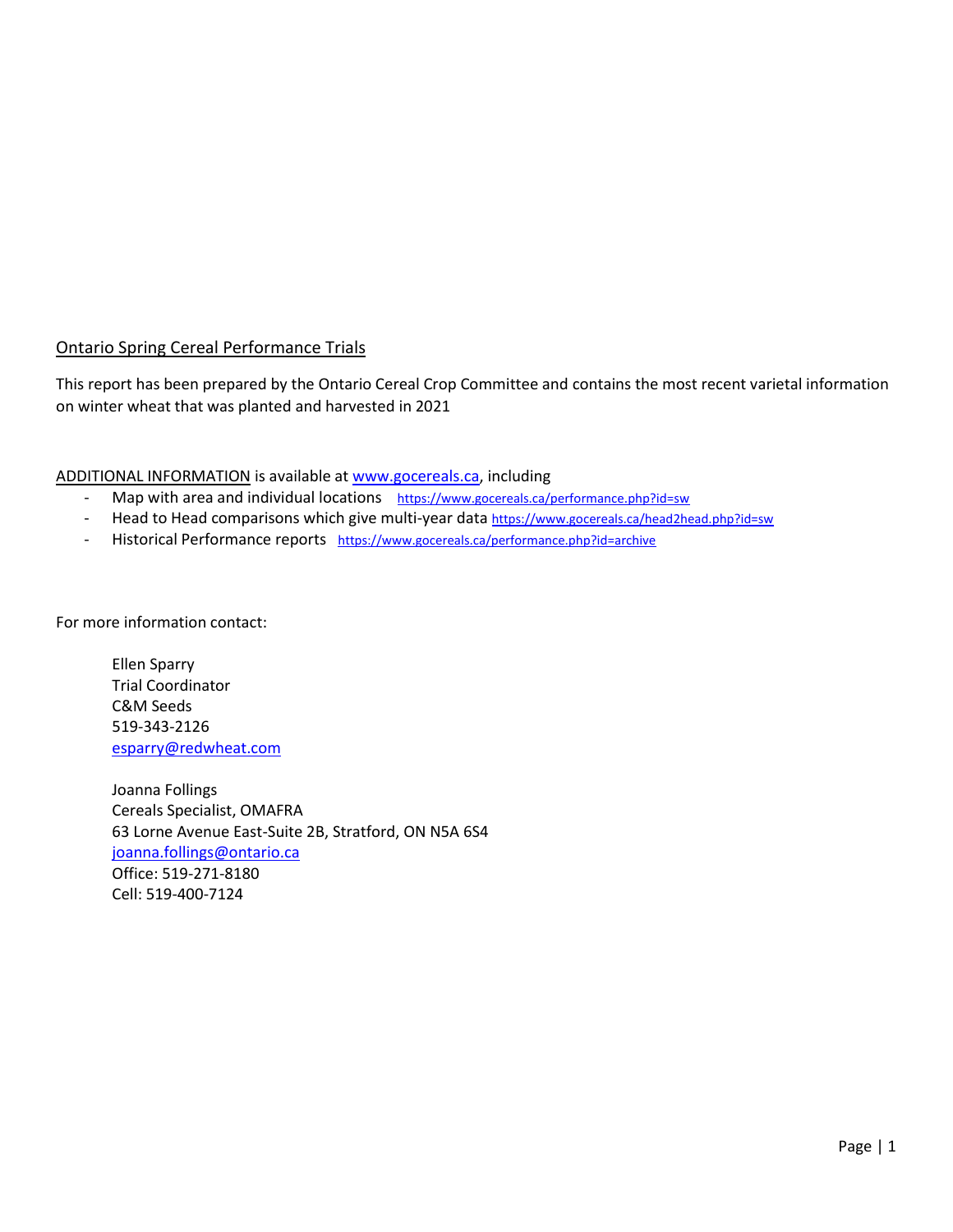# 2022

# Ontario Spring Cereal Performance Trials

Conducted by the Ontario Cereal Crop Committee ⧫ www.gocereals.ca

#### **Tables are hyperlinked – click on the table# to go directly to the desired table**

| Table#         | <u>Table</u>                                                  | Page#            |
|----------------|---------------------------------------------------------------|------------------|
| $\overline{1}$ | Spring Wheat Cumulative Yield Index                           | $\overline{3}$   |
| 1a             | Spring Wheat Cumulative Yield Index - Area 2 Intensive trials | $\overline{4}$   |
| 1 <sub>b</sub> | Spring Wheat Varietal Characteristics - Area 2                | $\overline{5}$   |
| 1c             | Spring Wheat Cumulative Yield Index - Area 3 Intensive trials | $\underline{6}$  |
| 1d             | Spring Wheat Varietal Characteristics - Area 3                | $\overline{1}$   |
| 1e             | Spring Wheat Cumulative Yield Index - Area 5 Intensive trials | $\underline{8}$  |
| 1f             | Spring Wheat Varietal Characteristics - Area 5                | $\overline{9}$   |
| $\overline{2}$ | Spring Barley Cumulative Yield Index                          | 10               |
| 2a             | Spring Barley Varietal Characteristics - Area 2               | 11               |
| 2 <sub>b</sub> | Spring Barley Varietal Characteristics - Area 3               | 12               |
| 2c             | Spring Barley Varietal Characteristics - Area 5               | 13               |
| $\overline{3}$ | Oat Cumulative Yield Index                                    | 14               |
| 3a             | Oat Cumulative Yield Index - Area 2 Intensive trials          | 15               |
| 3 <sub>b</sub> | Oat Cumulative Lodging Score - Area 2 Intensive trials        | 16               |
| 3c             | Oat Varietal Characteristics - Area 2                         | 17               |
| 3d             | Oat Cumulative Yield Index - Area 3 Intensive trials          | 18               |
| 3e             | Oat Cumulative Lodging Score - Area 3 Intensive trials        | 19               |
| 3f             | Oat Varietal Characteristics - Area 3                         | $\underline{20}$ |
| 3g             | Oat Cumulative Yield Index - Area 5 Intensive trials          | 21               |
| 3h             | Oat Cumulative Lodging Score - Area 5 Intensive trials        | 22               |
| 3i             | Oat Varietal Characteristics - Area 5                         | 23               |
| 4a             | <b>Spring Wheat Distributors</b>                              | 24               |
| 4b             | <b>Spring Barley Distributors</b>                             | 25               |
| 4 <sub>C</sub> | <b>Oat Distributors</b>                                       | 26               |
| 4d             | <b>Distributor Contact Information</b>                        | 27               |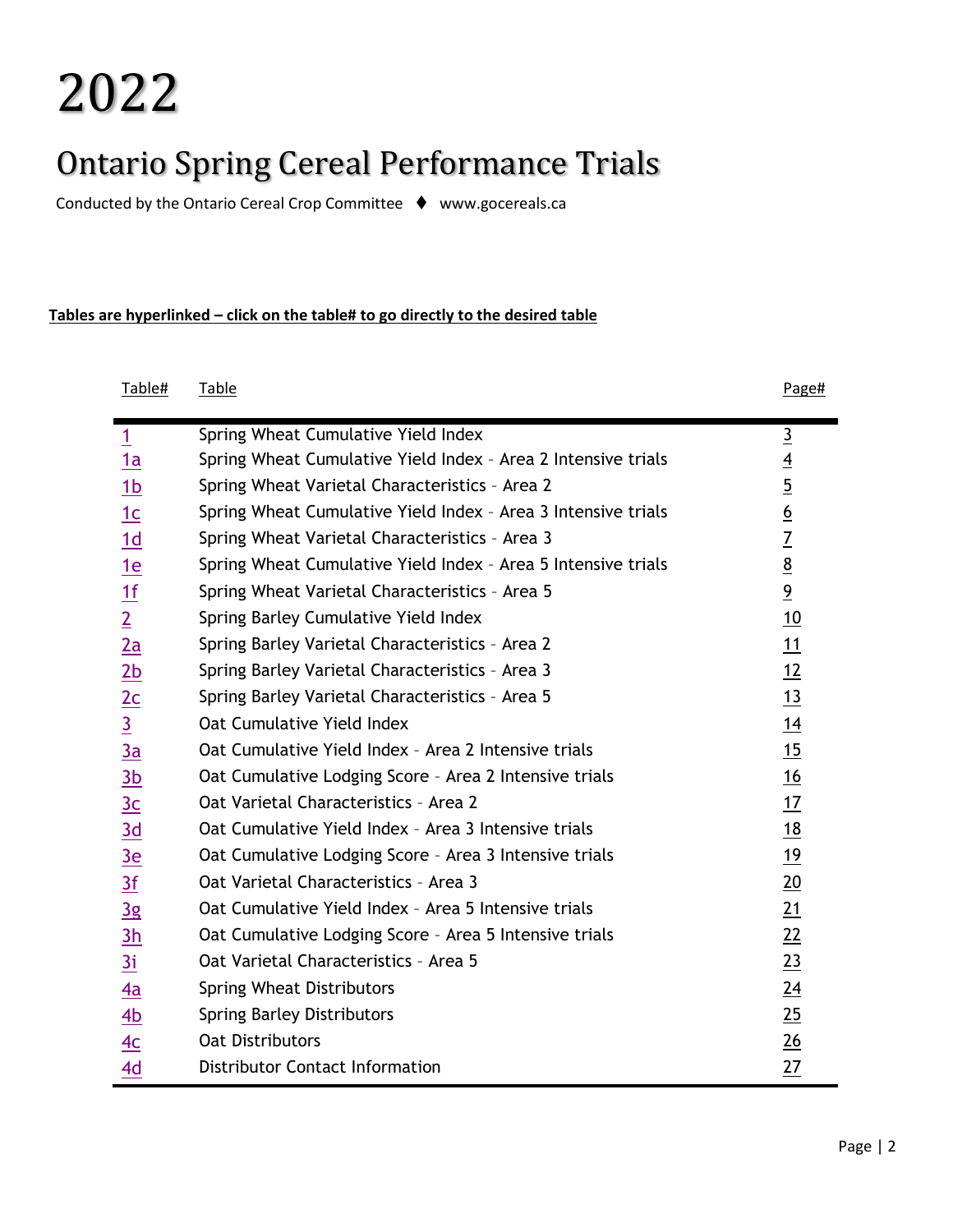|                          |                    | Area $2^2$        |      |      |      |                | Area $3^2$        |      |      |      |                | Area 5 <sup>2</sup> |      |      |                 |                |
|--------------------------|--------------------|-------------------|------|------|------|----------------|-------------------|------|------|------|----------------|---------------------|------|------|-----------------|----------------|
| <b>Cultivar</b>          | Class <sup>3</sup> | 5 yr <sup>4</sup> | 4 yr | 3 yr | 2 yr | 2021           | 5 yr <sup>4</sup> | 4 yr | 3yr  | 2 yr | 2021           | 5 yr <sup>4</sup>   | 4 yr | 3 yr | 2 <sub>yr</sub> | 2021           |
| Furano                   | <b>HRS</b>         |                   |      |      |      |                | 97                | 96   | 94   | 91   | 88             | 100                 | 100  | 101  | 100             | 94             |
| <b>MAJOR</b>             | <b>HRS</b>         |                   |      |      |      |                | 100               | 100  | 100  | 99   | 100            | 99                  | 103  | 105  | 103             | 96             |
| Fuzion                   | <b>HRS</b>         |                   |      |      |      |                | 96                | 95   | 96   | 97   | 96             | 98                  | 100  | 99   | 99              | 99             |
| $\circledcirc$<br>Wilkin | <b>HRS</b>         | 108               | 105  | 105  | 102  | 94             | 101               | 101  | 99   | 97   | 97             | 98                  | 92   | 91   | 91              | 97             |
| AAC Scotia<br>(91)       | HRS-a              | 96                | 97   | 97   | 98   | 105            | 104               | 102  | 101  | 104  | 106            | 111                 | 111  | 111  | 114             | 110            |
| <b>TOPAZE</b>            | HRS-a              |                   |      |      |      |                |                   |      |      |      | 96             |                     |      |      |                 |                |
| Raven <sup>(91)</sup>    | HRS-a              | 117               | 112  | 113  | 112  | 114            | 108               | 107  | 108  | 104  | 103            | 107                 | 106  | 107  | 106             | 102            |
| Ventry                   | HRS-a              | 105               | 104  | 104  | 102  | 101            | 100               | 100  | 100  | 97   | 94             |                     |      |      |                 |                |
| <b>AAC Synox</b> (91)    | HRS-a              |                   |      |      |      |                |                   | 100  | 100  | 102  | 102            |                     | 91   | 89   | 91              | 95             |
| Memphre                  | HRS-a              |                   |      |      |      |                |                   |      |      | 98   | 98             |                     |      |      |                 |                |
| 91<br>Maida              | HRS-a              |                   |      |      |      |                |                   |      |      | 102  | 101            |                     |      |      | 112             | 105            |
| Agora                    | <b>HRS</b>         |                   |      |      | 94   | 91             |                   |      |      | 103  | 101            |                     |      |      | 94              | 96             |
| <b>AAC Harlaka</b>       | HRS-a              |                   |      |      | 97   | 101            |                   |      |      | 98   | 97             |                     |      |      | 89              | 95             |
| <b>Starlite</b><br>91    | <b>HRS</b>         |                   |      |      |      | 96             |                   |      |      |      | 100            |                     |      |      |                 | 100            |
| Dagon                    | EFS-a              |                   |      |      |      |                | 106               | 104  | 104  | 101  | 102            | 101                 | 104  | 106  | 109             | 101            |
| Means (t/ha)             |                    | 3.96              | 4.31 | 4.33 | 3.94 | 4.18           | 3.51              | 3.66 | 3.96 | 3.68 | 3.76           | 3.92                | 4.01 | 4.18 | 4.05            | 3.96           |
| Means (bu/ac)            |                    | 59                | 64   | 64   | 59   | 62             | 52                | 55   | 59   | 55   | 56             | 58                  | 60   | 62   | 60              | 59             |
| Locations                |                    | 12                | 10   | 9    | 6    | 3 <sup>1</sup> | 13                | 10   | 7    | 4    | 3 <sup>1</sup> | 13                  | 10   | 7    | $\overline{4}$  | $\overline{a}$ |

#### <span id="page-3-0"></span>**Table 1. 2021 Spring Wheat Performance Trial Cumulative Yield Index<sup>1</sup> Summary**

Notes:

1. Values differing by less than 3 within a column may not represent true differences in yield. Yield Indices are Heritability Adjusted Relative Values (HARV), which favour results from trial locations with high repeatability. For more information, see: Yan, W. Use of HARV in Variety Trial Summaries.

2. See area map on GoCereals.ca website.

3. HRS = hard red spring, EFS = eastern feed spring, -a = awned

4. Cultivar yield ranking may vary from year to year. Decisions are therefore best made using data with the greatest number of years

**B** Return to index ..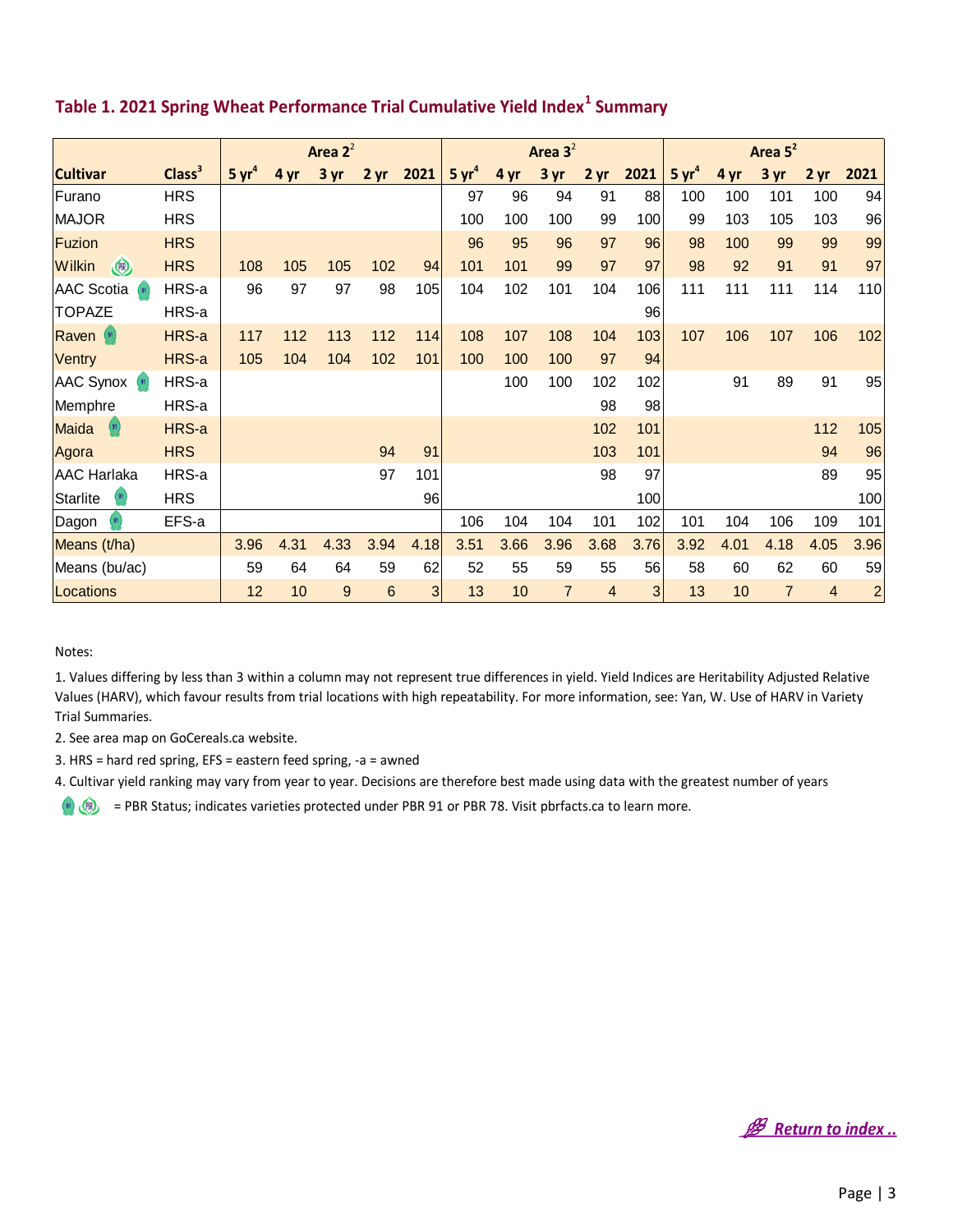#### <span id="page-4-0"></span>**Table 1a - Ontario Performance Trial; Spring Wheat 2021 Cumulative Yield Index<sup>1</sup> Intensive Trials Summary for Area 2<sup>2</sup> , OCCC, October 2021**

|                       |                     |           | 4-Year Index      |           | <b>3-Year Index</b> |           | 2-Year Index      |                | <b>2021 Index</b> |
|-----------------------|---------------------|-----------|-------------------|-----------|---------------------|-----------|-------------------|----------------|-------------------|
|                       |                     |           | <b>Fungicides</b> |           | <b>Fungicides</b>   |           | <b>Fungicides</b> |                | <b>Fungicides</b> |
| Class <sup>3</sup>    | <b>Variety</b>      | <b>No</b> | <b>Yes</b>        | <b>No</b> | <b>Yes</b>          | <b>No</b> | <b>Yes</b>        | <b>No</b>      | <b>Yes</b>        |
| hrs                   | Wilkin (            | 1044      | 114               | 102       | 107                 | 100       | 104               | 91             | 95                |
|                       | AAC Scotia (awned)  | 89        | 95                | 93        | 96                  | 94        | 96                | 101            | 105               |
|                       | Raven (awned)       | 115       | 120               | 112       | 113                 | 109       | 110               | 110            | 112               |
|                       | Ventry (awned)      | 98        | 105               | 98        | 102                 | 97        | 101               | 95             | 100               |
|                       | Agora               |           |                   |           |                     | 92        | 99                | 90             | 101               |
|                       | AAC Harlaka (awned) |           |                   |           |                     | 94        | 95                | 97             | 96                |
|                       | <b>Starlite</b>     |           |                   |           |                     |           |                   | 97             | 101               |
| Means (t/ha)          |                     | 3.78      | 4.21              | 4.26      | 4.55                | 3.97      | 4.18              | 4.32           | 4.59              |
| Means (bu/ac)         |                     | 56        | 63                | 63        | 68                  | 59        | 62                | 64             | 68                |
| <b>Location-Years</b> |                     |           | 8                 |           | $6\phantom{1}6$     |           | 4                 | $\overline{2}$ |                   |

 $1$  Values differing by less than 3 within a column may not represent true differences in yield. Yield Indices are Heritability Adjusted Relative Values (HARV), which favour results from trial locations with high repeatability. For more information, see: Yan, W. Use of HARV in Variety Trial Summaries.

 $2$  Area 2: see map of areas on www.gocereals.ca website.

 $3$  hrs = hard red spring.

<sup>4</sup> Cultivar yield rankings may vary from year to year. Decisions are therefore best made using data with the greatest number of years.

Fungicide treatments included a T1 application of foliar fungicide at Zadoks Growth Stage 30 to 31, followed by a T3 application of fusarium fungicide during flowering.

#### **The OCCC is thankful to the Grain Farmers of Ontario, BASF, Bayer and Syngenta for their financial support towards the intensive trials.**

**B** Return to Index ...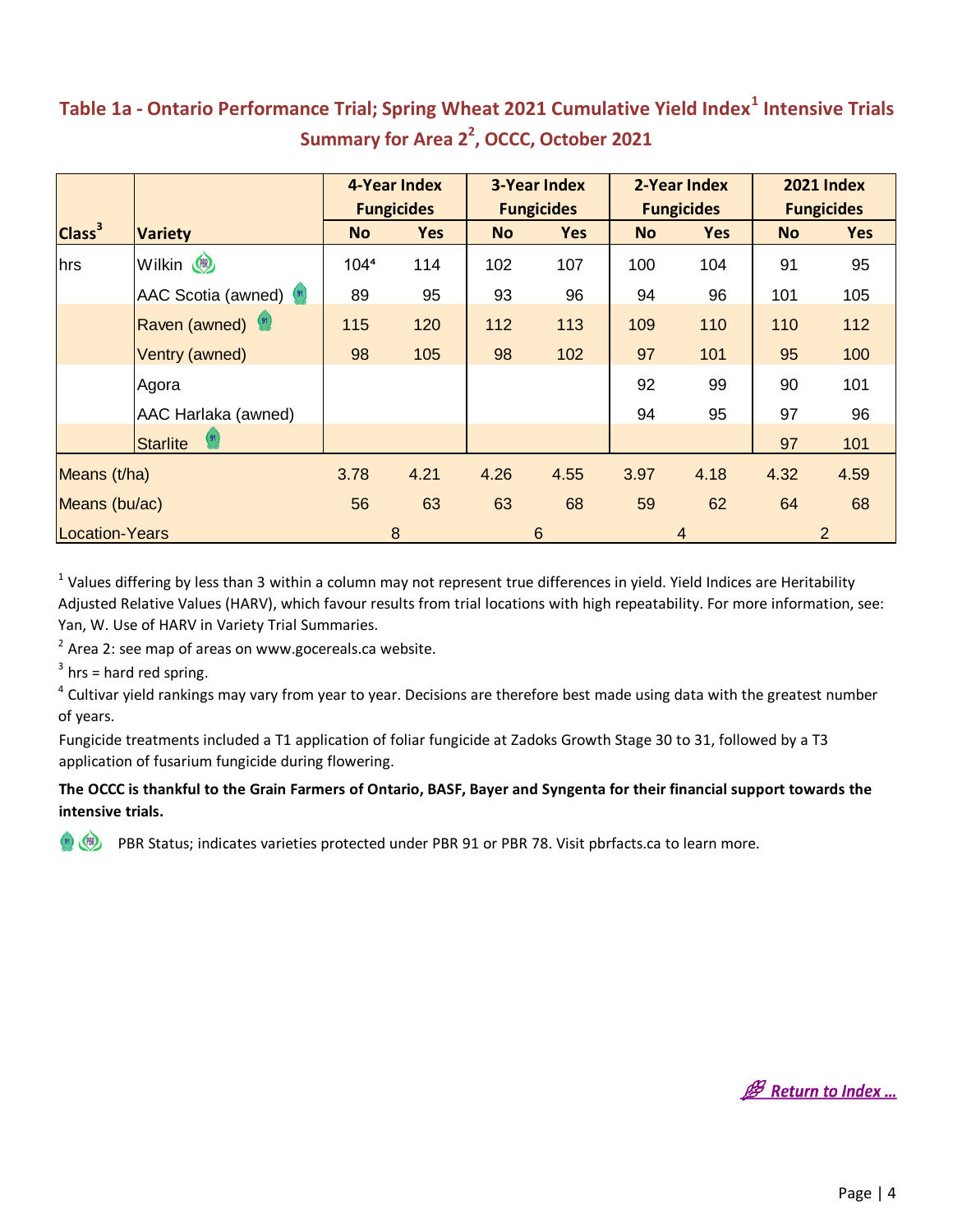|                       |                    |                     | <b>** Fusarium Data</b>   |                          |             |         | 1000          |           |      |                                   |               |                 |               |              |
|-----------------------|--------------------|---------------------|---------------------------|--------------------------|-------------|---------|---------------|-----------|------|-----------------------------------|---------------|-----------------|---------------|--------------|
|                       |                    | <b>Combined</b>     |                           |                          | <b>Test</b> |         | <b>Kernel</b> |           |      |                                   |               | Leaf            | <b>Stripe</b> | <b>Straw</b> |
|                       |                    | <b>Fusarium</b>     | <b>DON</b>                |                          | Weight      | Protein | <b>Weight</b> | Lodging   |      | <b>Height Heading<sup>4</sup></b> | <b>Mildew</b> | <b>Septoria</b> | <b>Rust</b>   | Yield        |
| <b>Cultivar</b>       | Class <sup>1</sup> | Rating <sup>2</sup> | Rating <sup>2</sup> Years |                          | (kg/hL)     | (%)     | (g)           | $(0-9)^3$ | (cm) | (days)                            | $(0-9)^3$     | $(0-9)^3$       | $(0-9)^3$     | <b>Index</b> |
| Wilkin (              | <b>HRS</b>         | <b>HS</b>           | S                         | 6                        | 72.5        | 14.3    | 33.4          | 0.0       | 80   | 64                                | 0.6           | 5.3             | 0.0           | 110          |
| AAC Scotia            | HRS-a              | <b>MR</b>           | <b>MR</b>                 | 6                        | 73.6        | 14.4    | 41.4          | 3.3       | 104  | 68                                | 0.1           | 4.2             | 2.0           | 88           |
| Raven <sup>(st)</sup> | HRS-a              | <b>MS</b>           | $\mathsf{S}$              | 6                        | 76.0        | 14.1    | 42.1          | 0.0       | 90   | 65                                | 0.5           | 3.1             | 0.0           | 113          |
| Ventry                | HRS-a              | <b>MS</b>           | <b>MR</b>                 | 6                        | 75.6        | 15.6    | 43.3          | 0.0       | 95   | 63                                | 0.0           | 4.8             | 0.0           | 110          |
| Agora                 | <b>HRS</b>         | S                   | <b>HS</b>                 | $\mathbf{1}$             | 76.2        | 15.5    | 38.5          | 0.0       | 94   | 65                                | 5.1           | 4.8             | 0.0           | 83           |
| <b>AAC Harlaka</b>    | HRS-a              | <b>MS</b>           | <b>MR</b>                 | $\mathbf{1}$             | 76.0        | 15.9    | 42.7          | 0.0       | 92   | 64                                | 1.9           | 5.8             | 0.0           | 97           |
| <b>Starlite</b>       | <b>HRS</b>         | $- -$               | $\qquad \qquad \cdots$    | $\overline{\phantom{a}}$ | 76.5        | 15.2    | 41.8          | 0.0       | 95   | 64                                | 5.7           | 4.3             | 0.0           | 98           |
| <b>Means</b>          |                    |                     |                           |                          | 75.2        | 15.0    | 40.4          | 0.5       | 93   | 65                                | 2.0           | 4.6             | 0.3           | 4.83 t/ha    |
| Locations             |                    |                     |                           |                          | 3           | 2       | 2             | 2         | 3    | 3                                 | 3             | $\overline{2}$  |               |              |

#### <span id="page-5-0"></span>**Table 1b - Ontario Spring Wheat Varietal Characteristics Based on Data from Area 2, 2021**

Notes:

1. HRS = hard red spring, EFS = eastern feed spring, -a = awned

2. Combined Fusarium Ratings are based on BOTH Fusarium head blight ratings and deoxynivalenol (DON) levels from inoculated provincial trials. DON Ratings are based only on DON levels from inoculated provincial trials.

MR=moderately resistant (best); MS=moderately susceptible; S=susceptible; HS=highly susceptible (worst)

\*\* These columns will be updated when the 2021 data are available.

3. For ratings 0-9, a high score is undesirable.

4. Days from planting. Heading and Physiological Maturity vary from year to year and should only be used to indicate relative differences.

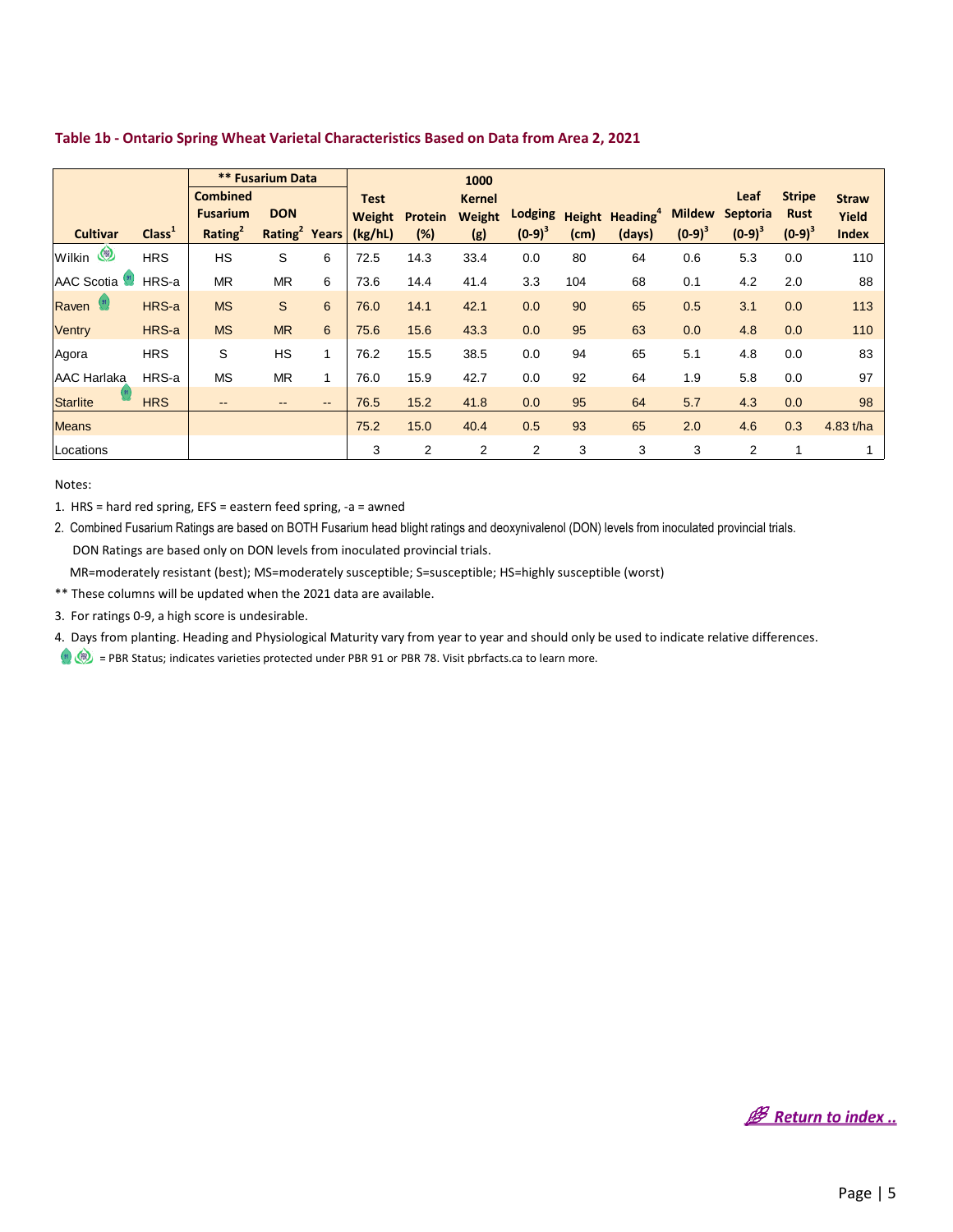|                    |                                                |           | <b>5-Year Index</b> |           | 4-Year Index      |           | <b>3-Year Index</b> |           | 2-Year Index      |           | <b>2021 Index</b> |
|--------------------|------------------------------------------------|-----------|---------------------|-----------|-------------------|-----------|---------------------|-----------|-------------------|-----------|-------------------|
|                    |                                                |           | <b>Fungicides</b>   |           | <b>Fungicides</b> |           | <b>Fungicides</b>   |           | <b>Fungicides</b> |           | <b>Fungicides</b> |
| Class <sup>3</sup> | <b>Variety</b>                                 | <b>No</b> | <b>Yes</b>          | <b>No</b> | <b>Yes</b>        | <b>No</b> | Yes                 | <b>No</b> | <b>Yes</b>        | <b>No</b> | <b>Yes</b>        |
| hrs                | Furano                                         | 984       | 105                 | 100       | 105               | 100       | 104                 | 98        | 104               | 98        | 108               |
|                    | <b>MAJOR</b>                                   | 94        | 102                 | 95        | 101               | 98        | 102                 | 94        | 100               | 95        | 103               |
|                    | <b>Fuzion</b>                                  | 92        | 99                  | 94        | 98                | 96        | 99                  | 98        | 101               | 96        | 101               |
|                    | <b>CB</b><br><b>Wilkin</b>                     | 94        | 103                 | 98        | 102               | 95        | 100                 | 94        | 100               | 92        | 99                |
|                    | AAC Scotia (awned) (91)                        | 100       | 106                 | 98        | 104               | 98        | 104                 | 96        | 104               | 97        | 108               |
|                    | TOPAZE (awned)                                 |           |                     |           |                   |           |                     |           |                   | 93        | 99                |
|                    | Raven (awned)                                  | 105       | 110                 | 105       | 107               | 105       | 105                 | 103       | 103               | 103       | 101               |
|                    | Ventry (awned)                                 | 94        | 100                 | 96        | 99                | 94        | 97                  | 98        | 99                | 92        | 95                |
|                    | AAC Synox (awned) (91)                         |           |                     | 98        | 102               | 99        | 102                 | 98        | 103               | 95        | 102               |
|                    | Memphre (awned)                                |           |                     |           |                   |           |                     | 98        | 100               | 99        | 104               |
|                    | Maida (awned) (91)                             |           |                     |           |                   |           |                     | 104       | 108               | 102       | 113               |
|                    | Agora                                          |           |                     |           |                   |           |                     | 102       | 105               | 97        | 103               |
|                    | AAC Harlaka (awned)                            |           |                     |           |                   |           |                     | 97        | 98                | 95        | 100               |
|                    | Starlite <sup>91</sup>                         |           |                     |           |                   |           |                     |           |                   | 94        | 100               |
| efs                | $\left( \frac{91}{2} \right)$<br>Dagon (awned) | 99        | 106                 | 99        | 105               | 100       | 105                 | 99        | 104               | 100       | 107               |
| Means (t/ha)       |                                                | 4.52      | 4.97                | 4.94      | 5.22              | 4.98      | 5.25                | 4.50      | 4.80              | 5.52      | 6.01              |
|                    | Means (bu/ac)                                  | 67        | 74                  | 74        | 78                | 74        | 78                  | 67        | 71                | 82        | 89                |
|                    | Location-Years                                 |           | 5                   |           | 4                 |           | 3                   |           | $\overline{2}$    |           | 1                 |

#### <span id="page-6-0"></span>**Table 1c - Ontario Performance Trial; Spring Wheat 2021 Cumulative Yield Index<sup>1</sup> Intensive Trials Summary for Area 3<sup>2</sup> , OCCC, October 2021**

 $^1$  Values differing by less than 3 within a column may not represent true differences in yield. Yield Indices are Heritability Adjusted Relative Values (HARV), which favour results from trial locations with high repeatability. For more information, see: Yan, W. Use of HARV in Variety Trial Summaries.

 $2$  Area 3: see map of areas on www.gocereals.ca/variety\_trial.php.

 $3$  hrs = hard red spring, efs = eastern feed spring.

 $(91)$ 

<sup>4</sup> Cultivar yield rankings may vary from year to year. Decisions are therefore best made using data with the greatest number of years.

Fungicide treatments included a T1 application of foliar fungicide at Zadoks Growth Stage 30 to 31, followed by a T3 application of fusarium fungicide during flowering.

**The OCCC is thankful to the Grain Farmers of Ontario, BASF, Bayer and Syngenta for their financial support towards the intensive trials.**

**B** Return to Index ...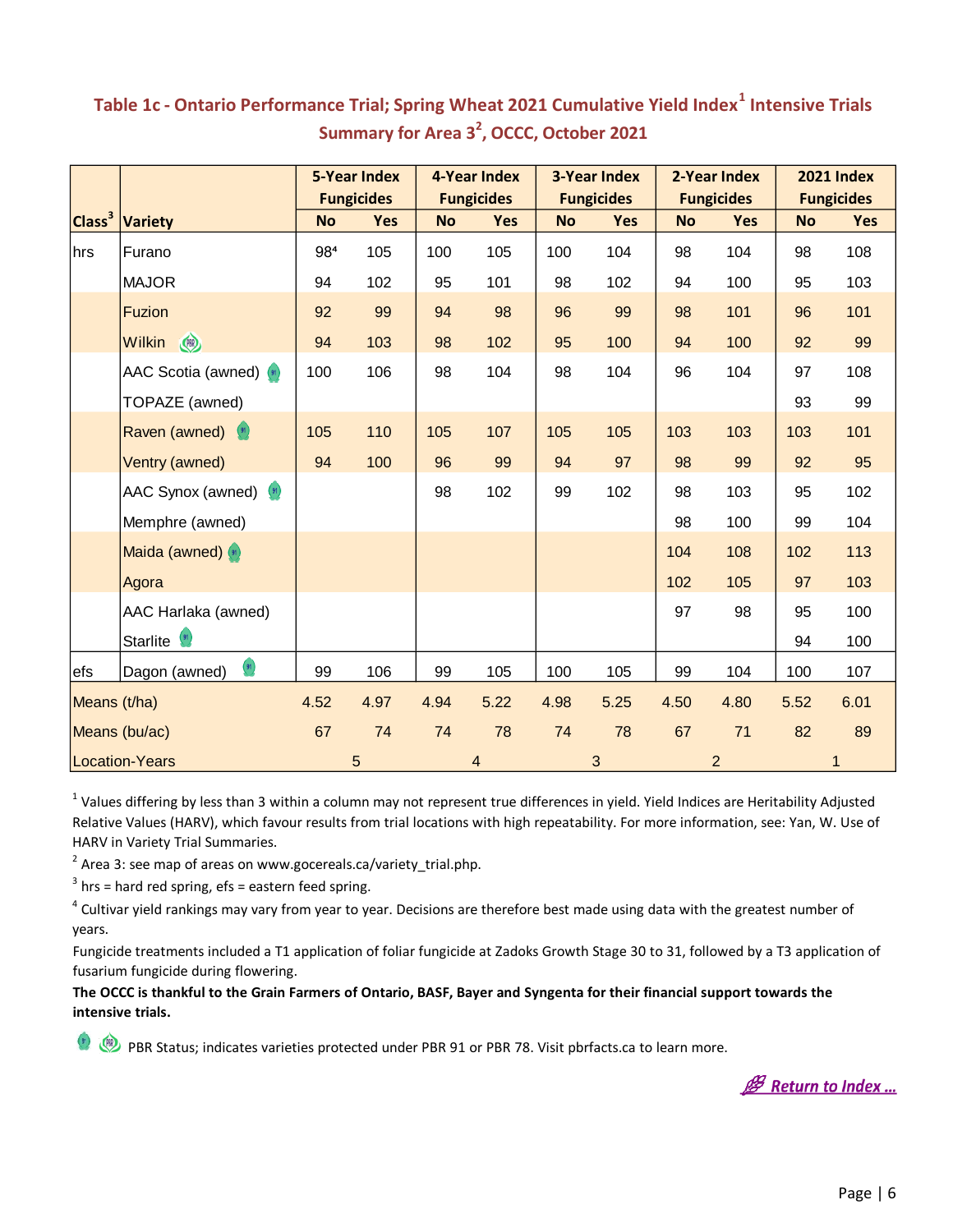<span id="page-7-0"></span>

|  | Table 1d - Ontario Spring Wheat Varietal Characteristics Based on Data from Area 3, 2021 |
|--|------------------------------------------------------------------------------------------|
|--|------------------------------------------------------------------------------------------|

|                            |                    | <b>Combined</b><br><b>Fusarium</b> | <b>** Fusarium Data</b><br><b>DON</b> |                          | <b>Test</b><br>Weight | <b>Protein</b> | 1000<br><b>Kernel</b><br>Weight |           |      | Lodging Height Heading <sup>4</sup> | Maturity <sup>4</sup> | <b>Mildew</b>  | Leaf<br><b>Rust</b>     | Leaf<br><b>Septoria</b> | <b>Straw</b><br>Yield |
|----------------------------|--------------------|------------------------------------|---------------------------------------|--------------------------|-----------------------|----------------|---------------------------------|-----------|------|-------------------------------------|-----------------------|----------------|-------------------------|-------------------------|-----------------------|
| <b>Cultivar</b>            | Class <sup>1</sup> | Rating <sup>2</sup>                | Rating <sup>2</sup>                   | Years                    | (kg/hL)               | (%)            | (g)                             | $(0-9)^3$ | (cm) | (days)                              | (days)                | $(0-9)^3$      | $(0-9)^3$               | $(0-9)^3$               | <b>Index</b>          |
| Furano                     | <b>HRS</b>         | <b>MR</b>                          | <b>MR</b>                             | 6                        | 78.3                  | 13.9           | 35.4                            | 0.0       | 83   | 59                                  | 106                   | 6.3            | 1.2                     | 2.0                     | 106                   |
| <b>MAJOR</b>               | <b>HRS</b>         | <b>MR</b>                          | <b>MR</b>                             | 6                        | 78.6                  | 14.1           | 38.3                            | 0.0       | 86   | 61                                  | 106                   | 0.0            | 0.2                     | 1.1                     | 114                   |
| <b>Fuzion</b>              | <b>HRS</b>         | <b>MS</b>                          | <b>MS</b>                             | $6\phantom{1}6$          | 77.4                  | 14.5           | 36.5                            | 2.7       | 83   | 55                                  | 104                   | 0.3            | 1.2                     | 2.6                     | 109                   |
| Wilkin (                   | <b>HRS</b>         | <b>HS</b>                          | S                                     | 6                        | 76.5                  | 14.0           | 33.1                            | 0.0       | 69   | 53                                  | 105                   | 0.3            | 0.2                     | 5.1                     | 64                    |
| AAC Scotia <sup>(st)</sup> | HRS-a              | <b>MR</b>                          | <b>MR</b>                             | 6                        | 76.9                  | 13.6           | 39.5                            | 3.3       | 84   | 59                                  | 104                   | 0.5            | 1.7                     | 3.1                     | 107                   |
| <b>TOPAZE</b>              | HRS-a              | --                                 | $\overline{\phantom{a}}$              | --                       | 76.5                  | 14.4           | 31.5                            | 0.0       | 84   | 62                                  | 106                   | 0.7            | 1.5                     | 3.1                     | 110                   |
| Raven <sup>(91</sup> )     | HRS-a              | <b>MS</b>                          | S                                     | 6                        | 78.1                  | 13.9           | 38.2                            | 0.0       | 76   | 57                                  | 104                   | 0.5            | 0.2                     | 2.8                     | 100                   |
| Ventry                     | HRS-a              | <b>MS</b>                          | <b>MR</b>                             | 6                        | 79.4                  | 15.7           | 40.0                            | 0.7       | 79   | 53                                  | 103                   | 0.2            | 0.0                     | 3.9                     | 74                    |
| AAC Synox <sup>(91)</sup>  | HRS-a              | <b>MR</b>                          | <b>MR</b>                             | 3                        | 80.5                  | 15.6           | 35.1                            | 1.3       | 77   | 54                                  | 103                   | 0.7            | 0.3                     | 3.8                     | 91                    |
| Memphre                    | HRS-a              | <b>MS</b>                          | <b>MS</b>                             | 1                        | 78.4                  | 14.2           | 32.5                            | 0.7       | 79   | 58                                  | 106                   | 0.8            | 0.5                     | 2.2                     | 115                   |
| Maida <sup>91</sup>        | HRS-a              | <b>HS</b>                          | S                                     | $\mathbf{1}$             | 78.3                  | 14.1           | 35.1                            | 0.0       | 85   | 59                                  | 105                   | 0.2            | 3.2                     | 3.0                     | 118                   |
| Agora                      | <b>HRS</b>         | S                                  | <b>HS</b>                             | $\mathbf{1}$             | 79.5                  | 15.0           | 36.6                            | 0.0       | 81   | 54                                  | 105                   | 0.3            | 0.7                     | 4.0                     | 101                   |
| <b>AAC Harlaka</b>         | HRS-a              | <b>MS</b>                          | <b>MR</b>                             | 1                        | 78.8                  | 16.0           | 36.0                            | 0.0       | 79   | 54                                  | 103                   | 0.3            | 0.7                     | 3.8                     | 91                    |
| Starlite (*)               | <b>HRS</b>         | --                                 | $\overline{\phantom{a}}$              | $\overline{\phantom{a}}$ | 78.8                  | 15.2           | 38.8                            | 0.0       | 82   | 55                                  | 104                   | 1.2            | 1.0                     | 2.1                     | 115                   |
| Dagon <sup>(91)</sup>      | EFS-a              | <b>MS</b>                          | <b>MS</b>                             | 4                        | 78.7                  | 14.1           | 32.7                            | 0.0       | 71   | 56                                  | 104                   | 0.3            | 0.0                     | 2.8                     | 86                    |
| <b>Means</b>               |                    |                                    |                                       |                          | 78.3                  | 14.6           | 35.9                            | 0.6       | 80   | 57                                  | 105                   | 0.8            | 0.8                     | 3.0                     | 2.78 t/ha             |
| Locations                  |                    |                                    |                                       |                          | 3                     | 3              | 3                               | 1         | 3    | 3                                   | 1                     | $\overline{c}$ | $\overline{\mathbf{c}}$ | 3                       | 1                     |

Notes:

1. HRS = hard red spring, EFS = eastern feed spring -a = awned

2. Combined Fusarium Ratings are based on BOTH Fusarium head blight ratings and deoxynivalenol (DON) levels from inoculated provincial trials DON Ratings are based only on DON levels from inoculated provincial trials.

MR=moderately resistant (best); MS=moderately susceptible; S=susceptible; HS=highly susceptible (worst)

\*\* These columns will be updated when the 2021 data are available.

3. For ratings 0-9, a high score is undesirable.

4. Days from planting. Heading and Physiological Maturity vary from year to year and should only be used to indicate relative differences.

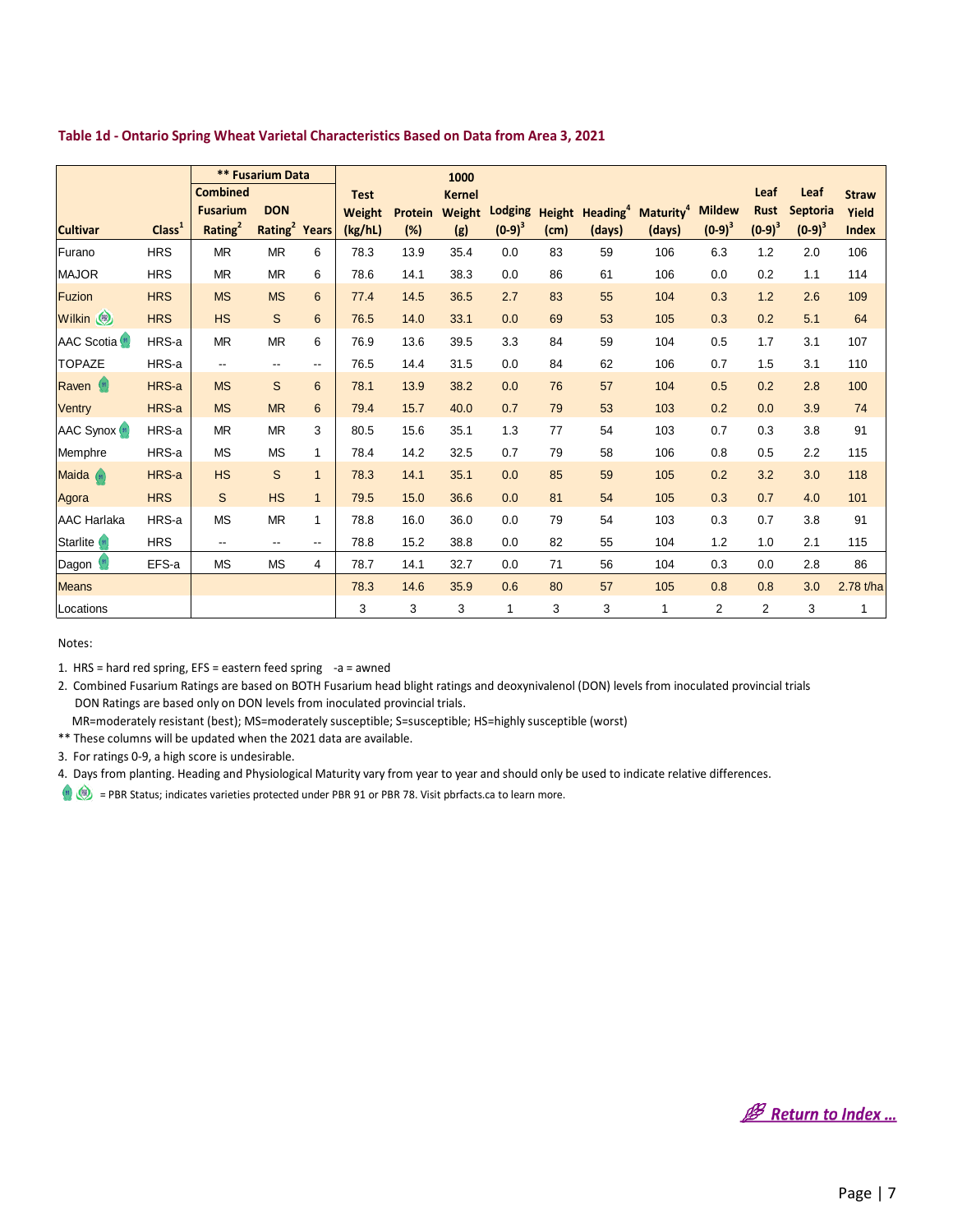|                           |                               |           | <b>5-Year Index</b> |                | 4-Year Index      |           | <b>3-Year Index</b> |                | 2-Year Index      |           | <b>2021 Index</b> |
|---------------------------|-------------------------------|-----------|---------------------|----------------|-------------------|-----------|---------------------|----------------|-------------------|-----------|-------------------|
|                           |                               |           | <b>Fungicides</b>   |                | <b>Fungicides</b> |           | <b>Fungicides</b>   |                | <b>Fungicides</b> |           | <b>Fungicides</b> |
| Class <sup>3</sup>        | <b>Variety</b>                | <b>No</b> | Yes                 | <b>No</b>      | <b>Yes</b>        | <b>No</b> | <b>Yes</b>          | <b>No</b>      | <b>Yes</b>        | <b>No</b> | <b>Yes</b>        |
| hrs                       | Furano                        | 984       | 102                 | 96             | 104               | 95        | 105                 | 90             | 105               | 80        | 101               |
|                           | <b>MAJOR</b>                  |           | 99                  | 103            | 104               | 104       | 105                 | 100            | 106               | 87        | 100               |
| Fuzion                    |                               | 94        | 102                 | 97             | 102               | 94        | 100                 | 88             | 98                | 87        | 102               |
|                           | Wilkin (                      | 97        | 100                 | 87             | 91                | 88        | 92                  | 85             | 92                | 93        | 103               |
|                           | AAC Scotia (awned) (91)       | 111       | 120                 | 115            | 122               | 114       | 123                 | 115            | 131               | 108       | 133               |
|                           | Raven (awned)                 |           | 105                 | 103            | 104               | 104       | 104                 | 99             | 103               | 92        | 100               |
|                           | <b>AAC Synox (awned)</b> (91) |           |                     | 90             | 89                | 89        | 88                  | 92             | 92                | 94        | 98                |
|                           | Maida (awned)                 |           |                     |                |                   |           |                     | 118            | 117               | 104       | 111               |
|                           | Agora                         |           |                     |                |                   |           |                     | 89             | 92                | 91        | 97                |
|                           | AAC Harlaka (awned)           |           |                     |                |                   |           |                     | 84             | 88                | 87        | 98                |
|                           | Starlite (91)                 |           |                     |                |                   |           |                     |                |                   | 102       | 104               |
| efs<br>Dagon (awned) (91) |                               | 99        | 104                 | 104            | 106               | 105       | 107                 | 105            | 110               | 94        | 105               |
| Means (t/ha)              |                               | 3.82      | 3.99                | 3.8            | 3.89              | 4.15      | 4.24                | 4.16           | 4.43              | 4.38      | 4.95              |
| Means (bu/ac)             |                               | 57        | 59                  | 57             | 58                | 62        | 63                  | 62             | 66                | 65        | 74                |
|                           | <b>Location-Years</b>         |           |                     | $\overline{4}$ |                   | 3         |                     | $\overline{2}$ |                   |           |                   |

#### <span id="page-8-0"></span>**Summary for Area 5<sup>2</sup> , OCCC, October 2021 Table 1e - Ontario Performance Trial; Spring Wheat 2021 Cumulative Yield Index<sup>1</sup> Intensive Trials**

 $^1$  Values differing by less than 3 within a column may not represent true differences in yield. Yield Indices are Heritability Adjusted Relative Values (HARV), which favour results from trial locations with high repeatability. For more information, see: Yan, W. Use of HARV in Variety Trial Summaries.

 $^{2}$  Area 5: see map of areas on www.gocereals.ca/variety\_trial.php.

 $3$  hrs = hard red spring, efs = eastern feed spring.

4 Cultivar yield rankings may vary from year to year. Decisions are therefore best made using data with the greatest number of years.

Fungicide treatments included a T1 application of foliar fungicide at Zadoks Growth Stage 30 to 31, followed by a T3 application of fusarium fungicide during flowering.

#### **The OCCC is thankful to the Grain Farmers of Ontario, BASF, Bayer and Syngenta for their financial support towards the intensive trials.**

**B** Return to Index ...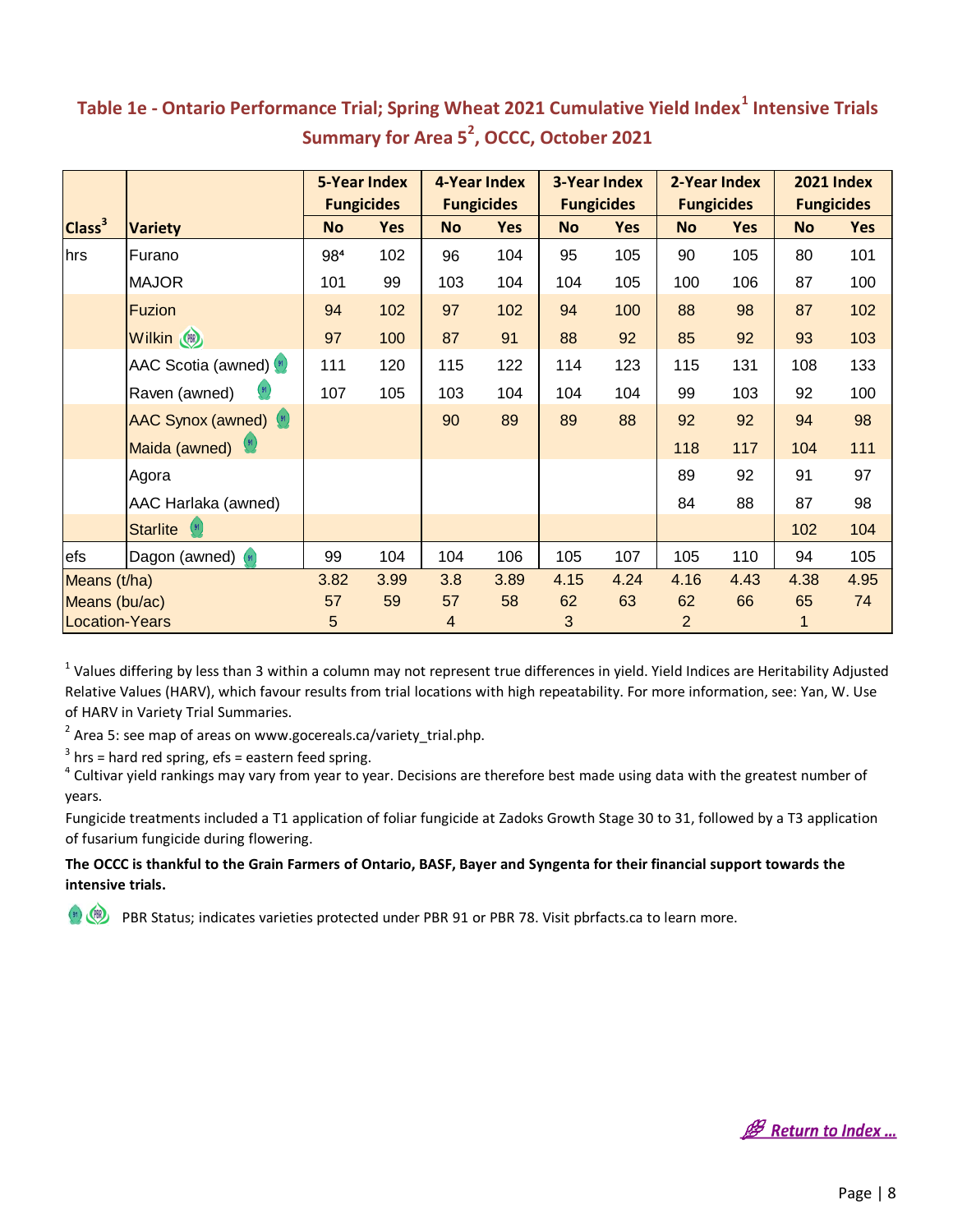|                        |                    |                     | <b>** Fusarium Data</b>   |                   |                |                | 1000           |                |                             |                              |                |
|------------------------|--------------------|---------------------|---------------------------|-------------------|----------------|----------------|----------------|----------------|-----------------------------|------------------------------|----------------|
|                        |                    | <b>Combined</b>     |                           |                   | <b>Test</b>    |                | <b>Kernel</b>  |                |                             |                              | <b>Straw</b>   |
|                        |                    | <b>Fusarium</b>     | <b>DON</b>                |                   | Weight         | <b>Protein</b> | Weight         |                | Height Heading <sup>4</sup> | <b>Maturity</b> <sup>4</sup> | Yield          |
| <b>Cultivar</b>        | Class <sup>1</sup> | Rating <sup>2</sup> | Rating <sup>2</sup> Years |                   | (kg/hL)        | (%)            | (g)            | (cm)           | (days)                      | (days)                       | <b>Index</b>   |
| Furano                 | <b>HRS</b>         | MR                  | <b>MR</b>                 | 6                 | 73.9           | 13.4           | 31.1           | 87             | 61                          | 97                           | 111            |
| <b>MAJOR</b>           | <b>HRS</b>         | MR                  | MR                        | 6                 | 71.7           | 13.4           | 31.6           | 89             | 61                          | 100                          | 134            |
| Fuzion                 | <b>HRS</b>         | <b>MS</b>           | <b>MS</b>                 | 6                 | 75.1           | 14.0           | 31.5           | 91             | 57                          | 95                           | 117            |
| <b>Wilkin</b>          | <b>HRS</b>         | <b>HS</b>           | S                         | $6\phantom{1}$    | 75.9           | 13.8           | 30.3           | 69             | 56                          | 93                           | 62             |
| <b>AAC Scotia</b> (91) | HRS-a              | MR                  | <b>MR</b>                 | 6                 | 75.7           | 13.8           | 34.4           | 90             | 59                          | 99                           | 97             |
| Raven (91)             | HRS-a              | MS                  | S                         | 6                 | 75.9           | 13.8           | 32.7           | 80             | 59                          | 99                           | 97             |
| <b>AAC Synox (91)</b>  | HRS-a              | <b>MR</b>           | <b>MR</b>                 | $\overline{3}$    | 79.4           | 16.0           | 29.9           | 84             | 58                          | 96                           | 89             |
| Maida (91)             | HRS-a              | <b>HS</b>           | S                         | $\mathbf{1}$      | 76.5           | 14.1           | 34.1           | 90             | 57                          | 99                           | 102            |
| Agora                  | <b>HRS</b>         | S                   | <b>HS</b>                 | 1                 | 76.7           | 15.0           | 31.3           | 84             | 57                          | 97                           | 101            |
| <b>AAC Harlaka</b>     | HRS-a              | <b>MS</b>           | <b>MR</b>                 | 1                 | 77.5           | 15.8           | 31.3           | 83             | 57                          | 94                           | 78             |
| <b>Starlite</b>        | <b>HRS</b>         | --                  | $-$                       | $\qquad \qquad -$ | 77.3           | 14.1           | 33.3           | 86             | 57                          | 95                           | 113            |
| Dagon                  | EFS-a              | MS                  | MS                        | $\overline{4}$    | 76.4           | 13.0           | 27.9           | 72             | 59                          | 99                           | 98             |
| <b>Means</b>           |                    |                     |                           |                   | 76.0           | 14.2           | 31.6           | 84             | 58                          | 97                           | 3.37 t/ha      |
| Locations              |                    |                     |                           |                   | $\overline{2}$ | 1              | $\overline{2}$ | $\overline{2}$ | $\overline{2}$              | $\overline{2}$               | $\overline{2}$ |

#### <span id="page-9-0"></span>**Table 1f - Ontario Spring Wheat Varietal Characteristics Based on Data from Area 5, 2021**

#### Notes:

1. HRS = hard red spring, EFS = eastern feed spring, -a = awned

2. Combined Fusarium Ratings are based on BOTH Fusarium head blight ratings and deoxynivalenol (DON) levels from inoculated provincial trials.

DON Ratings are based only on DON levels from inoculated provincial trials.

MR=moderately resistant (best); MS=moderately susceptible; S=susceptible; HS=highly susceptible (worst)

\*\* These columns will be updated when the 2021 data are available.

3. For ratings 0-9, a high score is undesirable.

4. Days from planting. Heading and Physiological Maturity vary from year to year and should only be used to indicate relative differences.



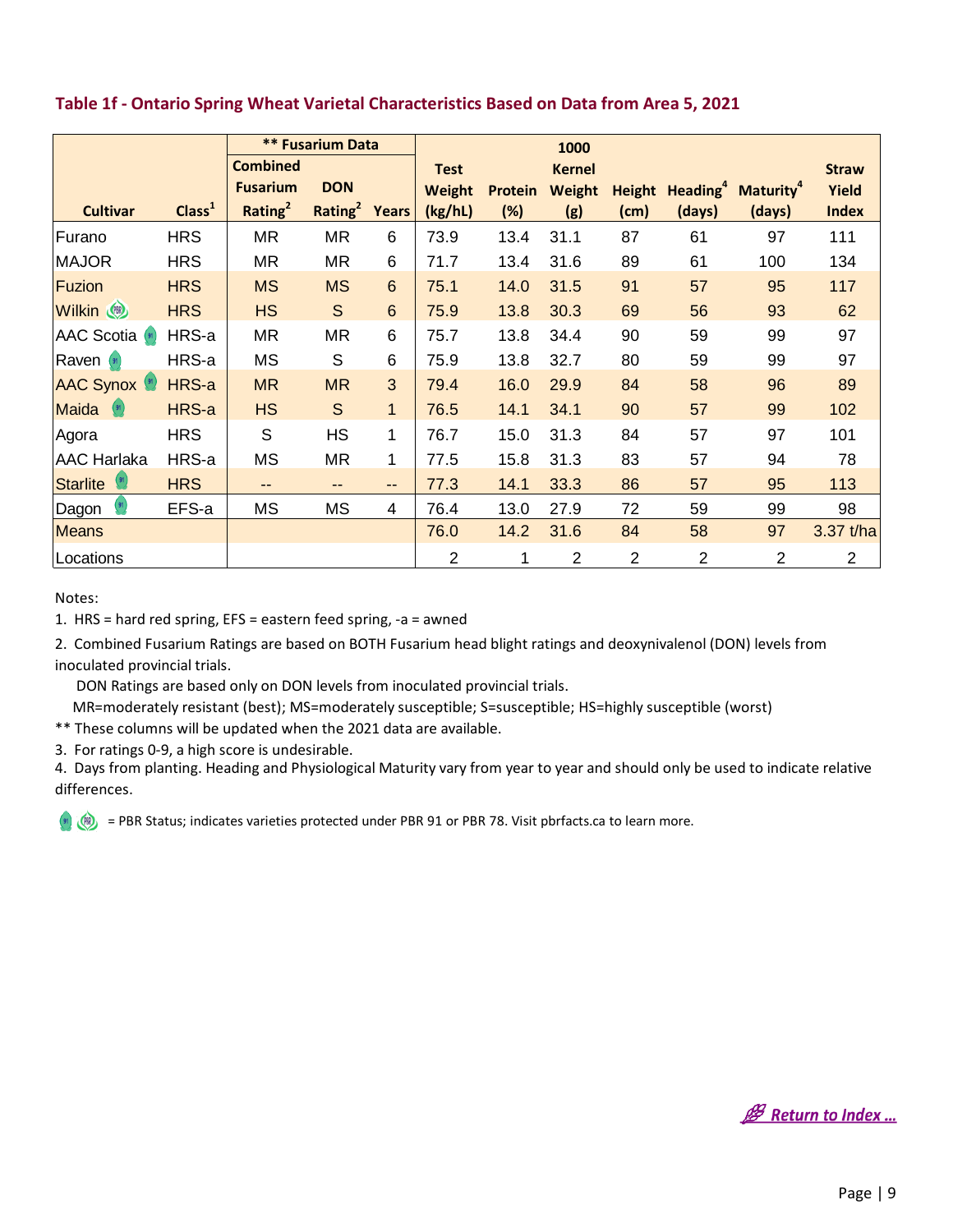|                                                 | Area $2^2$        |      |             |                 |            |                   |      | Area $3^2$      |      |                | Area $5^2$        |      |      |      |              |
|-------------------------------------------------|-------------------|------|-------------|-----------------|------------|-------------------|------|-----------------|------|----------------|-------------------|------|------|------|--------------|
| <b>Cultivar</b>                                 | 5 yr <sup>3</sup> | 4 yr | 3 yr        | 2 <sub>yr</sub> | 2021       | 5 yr <sup>3</sup> | 4 yr | 3 yr            | 2 yr | 2021           | 5 yr <sup>3</sup> | 4 yr | 3 yr | 2 yr | 2021         |
| 2 Rowed                                         |                   |      |             |                 |            |                   |      |                 |      |                |                   |      |      |      |              |
| Bornholm                                        | 102               | 104  | 103         | 103             | 100        | 99                | 99   | 95              | 93   | 91             |                   |      | 99   | 100  | 104          |
| <b>AAC Purpose</b>                              | 100               | 101  | 99          | 99              | 99         | 97                | 98   | 97              | 98   | 96             | 100               | 98   | 96   | 91   | 84           |
| Champion                                        |                   |      |             | 96              | 95         | 102               | 103  | 104             | 107  | 108            |                   |      | 94   | 85   | 75           |
| 91<br>Corzo                                     |                   |      |             |                 |            |                   | 99   | 97              | 96   | 92             |                   | 95   | 95   | 93   | 92           |
| AAC Synergy                                     |                   |      |             | 99              | 104        |                   | 93   | 96              | 96   | 97             |                   |      | 100  | 100  | 95           |
| Esma                                            |                   |      |             | 102             | 99         |                   |      |                 | 98   | 93             |                   |      |      | 109  | 102          |
| KWS Kellie <sup>(91)</sup>                      |                   |      |             | 88              | 85         |                   |      |                 | 99   | 95             |                   |      |      | 94   | 81           |
| <b>AAC Connect</b> (91)                         |                   |      |             | 90              | 94         |                   |      |                 | 88   | 91             |                   |      |      | 89   | 82           |
| <b>RGT Planet</b> (91)                          |                   |      |             |                 | 87         |                   |      |                 |      | 89             |                   |      |      |      | 82           |
| <b>6 Rowed</b>                                  |                   |      |             |                 |            |                   |      |                 |      |                |                   |      |      |      |              |
| <b>Dignity</b>                                  | 101               | 100  | 102         | 105             | 104        | 100               | 97   | 100             | 98   | 94             |                   |      |      |      |              |
| <b>OCEANIK</b>                                  |                   |      |             |                 |            | 106               | 107  | 103             | 104  | 105            | 103               | 102  | 103  | 99   | 100          |
| Harmony                                         |                   |      |             |                 |            | 106               | 109  | 107             | 108  | 112            | 97                | 98   | 95   | 96   | 102          |
| Amberly                                         | 105               | 104  | 102         | 102             | 100        | 104               | 104  | 106             | 107  | 107            |                   | 105  | 103  | 105  | 109          |
| <b>HY 621-6R</b>                                | 104               | 103  | 101         | 103             | 103        | 102               | 101  | 98              | 98   | 103            |                   |      | 97   | 100  | 108          |
| Chambly                                         |                   |      |             |                 |            | 107               | 105  | 104             | 105  | 107            | 102               | 101  | 100  | 104  | 106          |
| AAC Vitality <sup>(91)</sup>                    | 102               | 101  | 101         | 101             | 101        | 106               | 107  | 109             | 111  | 109            | 106               | 106  | 108  | 108  | 106          |
| AAC Montrose (91)                               |                   |      |             |                 |            |                   |      |                 |      |                | 98                | 97   | 97   | 91   | 98           |
| Marden                                          | 103               | 101  | 101         | 104             | 102        | 96                | 93   | 92              | 88   | 96             |                   |      |      |      |              |
| <b>Baden</b>                                    | 106               | 106  | 106         | 108             | 104        | 110               | 108  | 108             | 110  | 108            | 104               | 102  | 102  | 104  | 104          |
| <b>DS8126RB</b>                                 |                   | 110  | 111         | 111             | 113        |                   | 112  | 112             | 117  | 117            |                   |      | 107  | 102  | 100          |
| AAC Bloomfield <sup>(#)</sup>                   |                   |      |             |                 |            |                   | 94   | 96              | 94   | 95             |                   | 104  | 103  | 101  | 104          |
| Sagamie                                         |                   |      |             |                 |            |                   | 98   | 99              | 95   | 90             |                   |      |      |      |              |
| Doriane <sup>(st)</sup>                         |                   |      |             |                 |            |                   |      | 106             | 108  | 105            |                   |      | 106  | 104  | 110          |
| Rafale                                          |                   |      |             | 103             | 104        |                   |      | 99              | 96   | 104            |                   |      | 99   | 102  | 100          |
| Ariber<br>91                                    |                   |      |             |                 |            |                   |      |                 | 103  | 108            |                   |      |      | 113  | 116          |
| Massy <sup>(91)</sup><br>Tsunami <sup>(91</sup> |                   |      |             | 103             | 101<br>104 |                   |      |                 | 108  | 112<br>98      |                   |      |      |      | 104          |
| Means (t/ha)                                    | 4.35              | 4.40 | 4.63        | 4.35            | 4.49       | 4.36              | 4.43 | 4.99            | 4.28 | 4.64           | 5.16              | 5.16 | 5.50 | 5.69 | 6.85         |
| Means (bu/ac)                                   | 81                | 82   | 86          | 81              | 84         | 81                | 82   | 93              | 80   | 86             | 96                | 96   | 102  | 106  | 127          |
| Locations                                       | 13                | 11   | $\mathsf g$ | 6               | 3          | 11                | 9    | $6\phantom{1}6$ | 3    | $\overline{2}$ | 11                | 8    | 6    | 3    | $\mathbf{1}$ |

#### <span id="page-10-0"></span>**Table 2. 2021 Spring Barley Performance Trial Cumulative Yield Index<sup>1</sup> Summary**

Notes:

1. Values differing by less than 3 within a column may not represent true differences in yield. Yield Indices are Heritability Adjusted Relative Values (HARV), which favour results from trial locations with high repeatability. For more information, see: Yan, W. Use of HARV in Variety Trial Summaries.

2. See area map on GoCereals.ca website.

3. Cultivar yield ranking may vary from year to year. Decisions are therefore best made using data with the greatest number of years

**B** Return to Index ...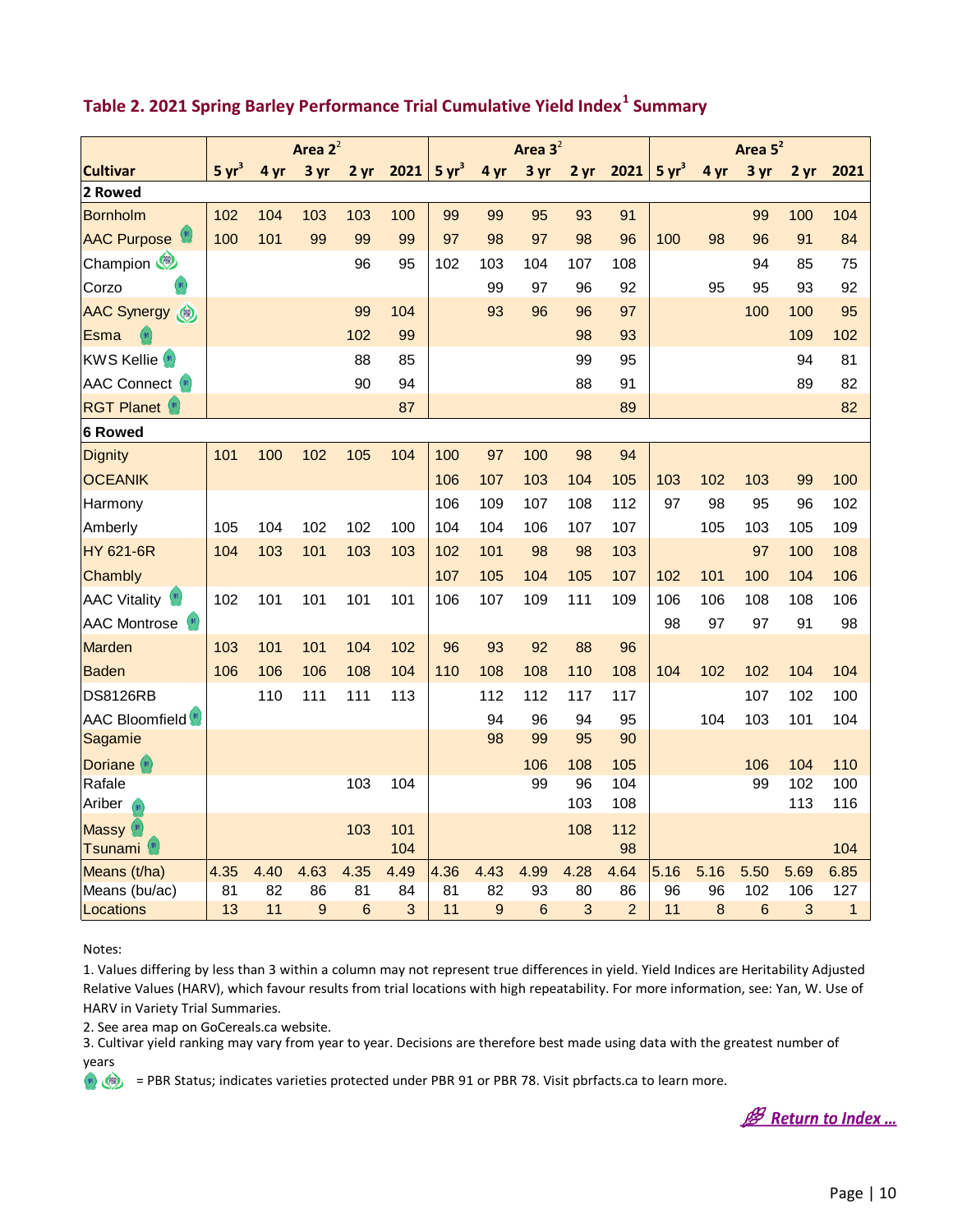| <b>Cultivar</b>            | Class <sup>1</sup> | <b>Test</b><br><b>Weight</b><br>(kg/hL) | 1000<br><b>Kernel</b><br>Weight (g) | <b>Height</b><br>(cm) | <b>Lodging</b><br>$(0-9)^2$ | Heading <sup>3</sup><br>(days) | <b>Net</b><br><b>Blotch</b><br>$(0-9)^2$ | <b>Straw</b><br>Yield<br><b>Index</b> |
|----------------------------|--------------------|-----------------------------------------|-------------------------------------|-----------------------|-----------------------------|--------------------------------|------------------------------------------|---------------------------------------|
| Bornholm                   | 2R                 | 64.7                                    | 40.7                                | 62                    | 5.3                         | 61                             | 1.7                                      | 90                                    |
| AAC Purpose (91)           | 2R                 | 60.0                                    | 45.0                                | 77                    | 7.0                         | 61                             | 2.0                                      | 122                                   |
| Champion (                 | 2R                 | 62.7                                    | 43.6                                | 66                    | 5.7                         | 61                             | 1.0                                      | 83                                    |
| AAC Synergy                | 2R                 | 59.0                                    | 39.6                                | 66                    | 5.3                         | 60                             | 1.7                                      | 112                                   |
| Esma                       | 2R                 | 58.2                                    | 37.9                                | 58                    | 6.7                         | 61                             | 1.3                                      | 83                                    |
| KWS Kellie <sup>(91)</sup> | 2R                 | 56.1                                    | 36.5                                | 55                    | 8.0                         | 62                             | 2.3                                      | 82                                    |
| <b>AAC Connect</b> (91)    | 2R                 | 57.6                                    | 38.9                                | 62                    | 6.0                         | 61                             | 1.3                                      | 103                                   |
| <b>RGT Planet</b> 91       | 2R                 | 57.6                                    | 38.1                                | 60                    | 4.3                         | 61                             | 3.3                                      | 75                                    |
| Dignity                    | 6R                 | 57.7                                    | 37.9                                | 75                    | 1.7                         | 60                             | 1.3                                      | 93                                    |
| Amberly                    | 6R                 | 59.4                                    | 39.4                                | 78                    | 4.0                         | 63                             | 1.0                                      | 118                                   |
| <b>HY 621-6R</b>           | 6R                 | 58.6                                    | 41.6                                | 69                    | 4.7                         | 58                             | 1.7                                      | 113                                   |
| <b>AAC Vitality (91)</b>   | 6R                 | 53.5                                    | 36.1                                | 77                    | 6.3                         | 63                             | 2.7                                      | 131                                   |
| Marden                     | 6R                 | 59.7                                    | 40.9                                | 69                    | 2.3                         | 56                             | 1.7                                      | 79                                    |
| Baden                      | 6R                 | 58.2                                    | 32.4                                | 58                    | 2.0                         | 60                             | 1.7                                      | 81                                    |
| <b>DS8126RB</b>            | 6R                 | 56.7                                    | 36.4                                | 71                    | 5.3                         | 61                             | 2.0                                      | 100                                   |
| Rafale                     | 6R                 | 60.4                                    | 36.6                                | 79                    | 3.7                         | 60                             | 1.3                                      | 98                                    |
| Massy <sup>(91)</sup>      | 6R                 | 57.5                                    | 38.9                                | 81                    | 2.0                         | 60                             | 3.0                                      | 130                                   |
| Tsunami <sup>(91)</sup>    | 6R                 | 57.6                                    | 38.3                                | 73                    | 1.7                         | 60                             | 3.7                                      | 109                                   |
| <b>Means</b>               |                    | 58.6                                    | 38.8                                | 69                    | 4.6                         | 60                             | 1.9                                      | 6.80 t/ha                             |
| Locations                  |                    | $\ensuremath{\mathsf{3}}$               | 3                                   | 3                     | 1                           | $\sqrt{3}$                     | 1                                        | 1                                     |

#### <span id="page-11-0"></span>**Table 2a - Ontario Spring Barley Varietal Characteristics Based on Data from Area 2, 2021**

Notes:

1.  $2R = 2$  Row,  $6R = 6$  Row

2. For ratings 0-9, a high score is undesirable.

3. Days from planting. Heading and Physiological Maturity vary from year to year and should only be used to indicate relative differences.

**B** Return to Index ...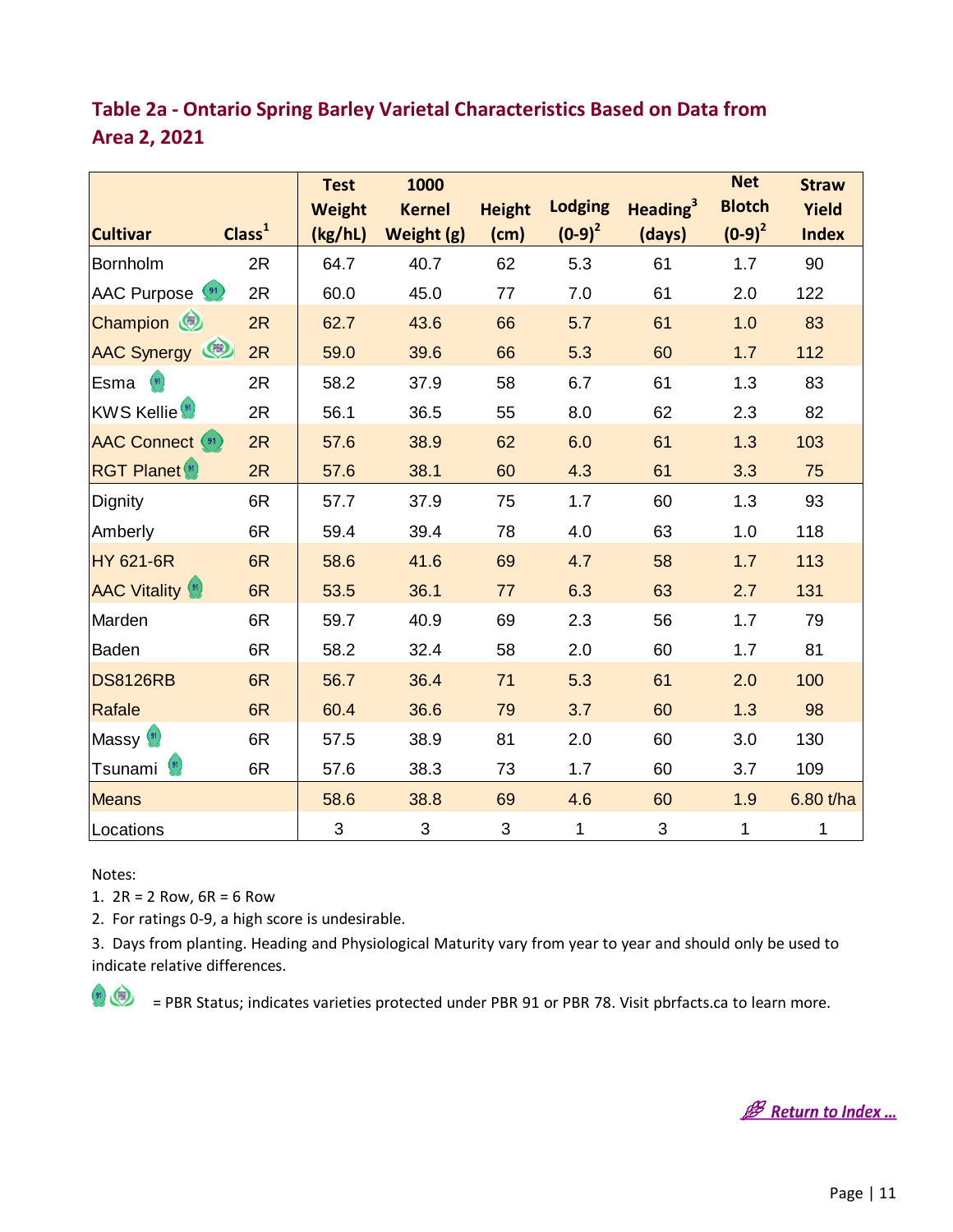<span id="page-12-0"></span>

| Table 2b - Ontario Spring Barley Varietal Characteristics Based on Data from Area 3, 2021 |                    |                                           |                |                       |                                |                                 |                                    |
|-------------------------------------------------------------------------------------------|--------------------|-------------------------------------------|----------------|-----------------------|--------------------------------|---------------------------------|------------------------------------|
| <b>Cultivar</b>                                                                           | Class <sup>1</sup> | <b>Test Weight 1000 Kernel</b><br>(kg/hL) | Weight (g)     | <b>Height</b><br>(cm) | Heading <sup>3</sup><br>(days) | Maturity <sup>3</sup><br>(days) | <b>Straw Yield</b><br><b>Index</b> |
| Bornholm                                                                                  | 2R                 | 66.9                                      | 44.1           | 55                    | 61                             | 99                              | 93                                 |
| AAC Purpose (91)                                                                          | 2R                 | 62.8                                      | 51.5           | 67                    | 62                             | 101                             | 108                                |
| Champion (                                                                                | 2R                 | 66.6                                      | 46.9           | 53                    | 63                             | 101                             | 140                                |
| Corzo                                                                                     | 2R                 | 65.2                                      | 46.9           | 65                    | 62                             | 99                              | 108                                |
| AAC Synergy                                                                               | 2R                 | 66.1                                      | 44.8           | 62                    | 62                             | 100                             | 104                                |
| (91)<br>Esma                                                                              | 2R                 | 64.4                                      | 44.0           | 52                    | 63                             | 101                             | 73                                 |
| <b>KWS Kellie</b> (91)                                                                    | 2R                 | 63.4                                      | 44.2           | 45                    | 63                             | 99                              | 116                                |
| <b>AAC Connect</b> (91)                                                                   | 2R                 | 64.1                                      | 45.4           | 55                    | 62                             | 100                             | 119                                |
| RGT Planet <sup>(91)</sup>                                                                | 2R                 | 63.8                                      | 44.9           | 53                    | 62                             | 99                              | 132                                |
| Dignity                                                                                   | 6R                 | 63.9                                      | 42.7           | 63                    | 59                             | 100                             | 89                                 |
| <b>OCEANIK</b>                                                                            | 6R                 | 62.4                                      | 44.4           | 73                    | 61                             | 100                             | 120                                |
| Harmony                                                                                   | 6R                 | 63.1                                      | 44.4           | 83                    | 62                             | 102                             | 140                                |
| Amberly                                                                                   | 6R                 | 63.5                                      | 45.8           | 73                    | 65                             | 103                             | 80                                 |
| HY 621-6R                                                                                 | 6R                 | 62.2                                      | 43.7           | 62                    | 58                             | 101                             | 80                                 |
| Chambly                                                                                   | 6R                 | 61.1                                      | 43.3           | 65                    | 61                             | 103                             | 88                                 |
| <b>AAC Vitality (91)</b>                                                                  | 6R                 | 60.1                                      | 43.6           | 68                    | 64                             | 102                             | 121                                |
| Marden                                                                                    | 6R                 | 62.8                                      | 44.3           | 55                    | 57                             | 100                             | 58                                 |
| Baden                                                                                     | 6R                 | 62.1                                      | 37.4           | 58                    | 60                             | 99                              | 73                                 |
| <b>DS8126RB</b>                                                                           | 6R                 | 62.8                                      | 44.1           | 67                    | 63                             | 101                             | 90                                 |
| <b>AAC Bloomfield</b> (91)                                                                | 6R                 | 61.4                                      | 41.1           | 62                    | 60                             | 102                             | 98                                 |
| Sagamie                                                                                   | 6R                 | 63.1                                      | 43.8           | 68                    | 61                             | 101                             | 87                                 |
| Doriane <sup>(91)</sup>                                                                   | 6R                 | 64.4                                      | 46.2           | 75                    | 65                             | 103                             | 112                                |
| Rafale                                                                                    | 6R                 | 64.4                                      | 43.2           | 60                    | 60                             | 102                             | 90                                 |
| <b>Ariber</b> (91)                                                                        | 6R                 | 61.7                                      | 45.6           | 67                    | 61                             | 101                             | 87                                 |
| Massy (91)                                                                                | 6R                 | 63.3                                      | 43.5           | 73                    | 61                             | 101                             | 109                                |
| (91)<br>Tsunami                                                                           | 6R                 | 62.6                                      | 43.7           | 67                    | 62                             | 102                             | 88                                 |
| <b>Means</b>                                                                              |                    | 63.4                                      | 44.4           | 63                    | 61                             | 101                             | 2.70 t/ha                          |
| Locations                                                                                 |                    | $\overline{c}$                            | $\overline{c}$ | $\mathbf{1}$          | $\overline{c}$                 | 1                               | $\mathbf{1}$                       |

Notes:

1.  $2R = 2$  Row,  $6R = 6$  Row

2. For ratings 0-9, a high score is undesirable.

3. Days from planting. Heading and Physiological Maturity vary from year to year and should only be used to indicate relative differences.

**B** Return to Index ...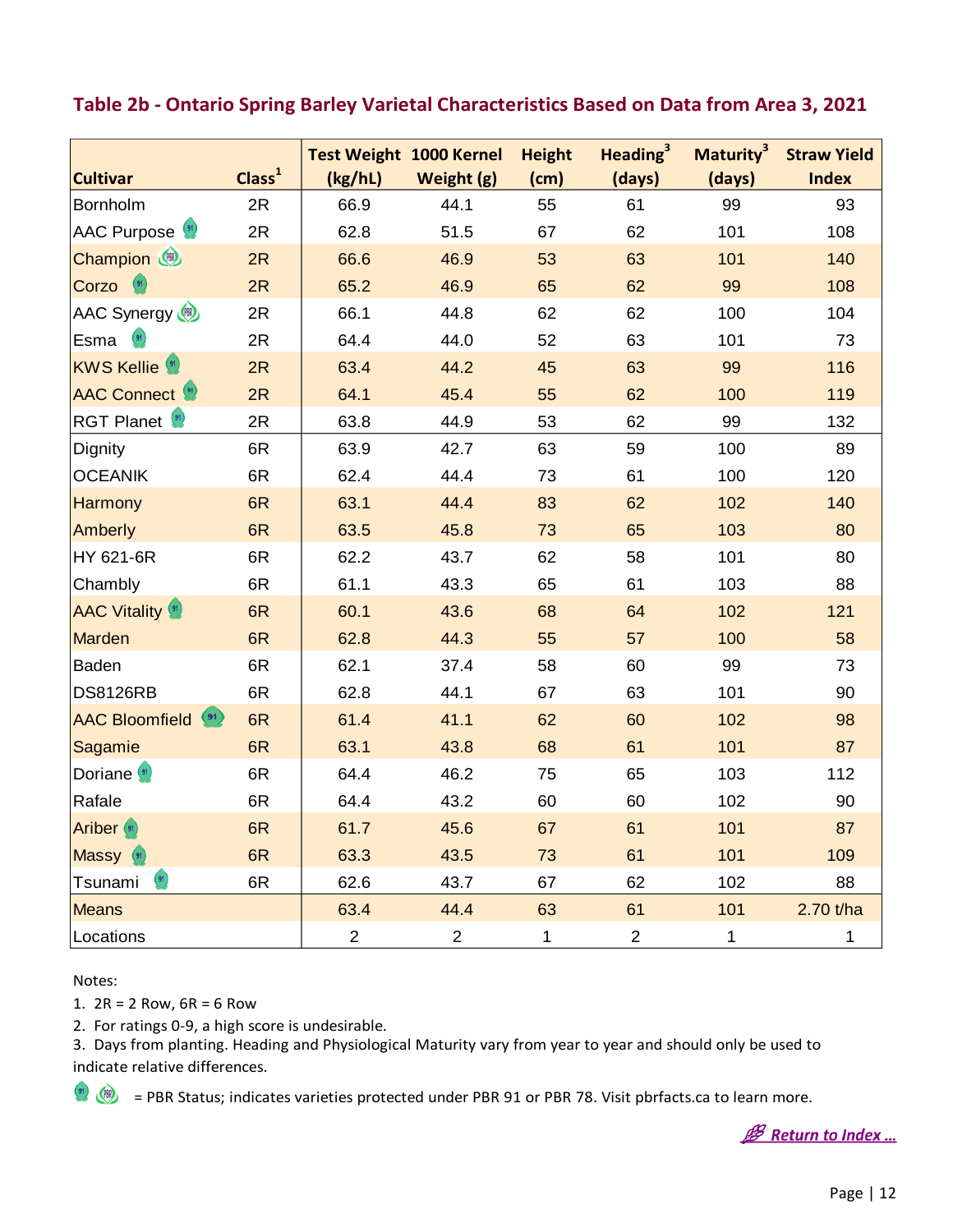|                                         |                    |               | 1000          |               |                |              |              |                                            |               |               |              |
|-----------------------------------------|--------------------|---------------|---------------|---------------|----------------|--------------|--------------|--------------------------------------------|---------------|---------------|--------------|
|                                         |                    | <b>Test</b>   | <b>Kernel</b> |               |                | <b>Stem</b>  |              |                                            | <b>Net</b>    | <b>Spot</b>   | <b>Straw</b> |
|                                         |                    | <b>Weight</b> | <b>Weight</b> | <b>Height</b> | <b>Lodging</b> | <b>Break</b> |              | Heading <sup>3</sup> Maturity <sup>3</sup> | <b>Blotch</b> | <b>Blotch</b> | Yield        |
| <b>Cultivar</b>                         | Class <sup>1</sup> | (kg/hL)       | (g)           | (cm)          | $(0-9)^2$      | $(0-9)^2$    | (days)       | (days)                                     | $(0-9)^2$     | $(0-9)^2$     | <b>Index</b> |
| Bornholm                                | 2R                 | 62.4          | 37.9          | 63            | 1.3            | 4.3          | 54           | 96                                         | 1.3           | 3.3           | 63           |
| (91)<br>AAC Purpose                     | 2R                 | 59.3          | 41.0          | 81            | 6.0            | 4.7          | 54           | 89                                         | 3.7           | 2.0           | 83           |
| Champion                                | 2R                 | 57.9          | 37.1          | 64            | 4.7            | 4.7          | 54           | 92                                         | 1.3           | 2.3           | 82           |
| (91)<br>Corzo                           | 2R                 | 62.6          | 42.6          | 81            | 2.3            | 3.0          | 54           | 92                                         | 2.3           | 2.7           | 99           |
| AAC Synergy                             | 2R                 | 58.6          | 36.8          | 68            | 4.0            | 2.7          | 55           | 91                                         | 1.0           | 2.3           | 102          |
| $\left( \frac{91}{2} \right)$<br>Esma   | 2R                 | 58.5          | 40.1          | 59            | 1.7            | 3.0          | 54           | 94                                         | 1.3           | 3.3           | 92           |
| <b>KWS Kellie</b> (91)                  | 2R                 | 58.0          | 32.9          | 63            | 2.0            | 6.0          | 57           | 88                                         | 2.0           | 3.0           | 65           |
| <b>AAC Connect</b><br>$\left(91\right)$ | 2R                 | 58.4          | 33.6          | 68            | 4.0            | 2.7          | 54           | 89                                         | 1.0           | 2.3           | 76           |
| RGT Planet (91)                         | 2R                 | 57.7          | 35.8          | 72            | 2.7            | 5.3          | 54           | 90                                         | 1.0           | 3.3           | 69           |
| <b>OCEANIK</b>                          | 6R                 | 58.8          | 36.3          | 68            | 3.3            | 1.7          | 54           | 90                                         | 3.7           | 2.3           | 87           |
| Harmony                                 | 6R                 | 62.1          | 41.1          | 85            | 2.0            | 0.3          | 54           | 92                                         | 1.7           | 2.0           | 119          |
| Amberly                                 | 6R                 | 60.8          | 40.5          | 72            | 2.3            | 0.7          | 58           | 95                                         | 1.7           | 2.3           | 79           |
| <b>HY 621-6R</b>                        | 6R                 | 59.9          | 38.4          | 64            | 2.3            | 0.0          | 54           | 98                                         | 2.0           | 2.7           | 366          |
| Chambly                                 | 6R                 | 59.7          | 38.8          | 69            | 1.0            | 0.3          | 54           | 100                                        | 2.3           | 2.7           | 98           |
| <b>AAC Vitality</b> (91)                | 6R                 | 58.3          | 39.4          | 66            | 1.3            | 0.7          | 57           | 92                                         | 5.0           | 1.7           | 105          |
| <b>AAC Montrose</b>                     | 6R                 | 59.1          | 38.2          | 75            | 3.0            | 1.0          | 54           | 95                                         | 1.3           | 3.7           | 103          |
| <b>Baden</b>                            | 6R                 | 58.4          | 31.0          | 52            | 2.0            | 1.3          | 54           | 90                                         | 1.7           | 3.3           | 54           |
| <b>DS8126RB</b>                         | 6R                 | 58.7          | 38.5          | 69            | 3.7            | 1.7          | 54           | 97                                         | 1.0           | 2.3           | 106          |
| (91)<br><b>AAC Bloomfield</b>           | 6R                 | 59.0          | 36.1          | 71            | 3.0            | 1.3          | 54           | 93                                         | 1.7           | 2.3           | 85           |
| <b>Doriane</b><br>(91)                  | 6R                 | 59.4          | 38.0          | 79            | 1.3            | 0.3          | 57           | 98                                         | 2.3           | 2.3           | 108          |
| Rafale                                  | 6R                 | 60.0          | 35.3          | 68            | 3.7            | 1.0          | 52           | 97                                         | 2.0           | 2.0           | 66           |
| Ariber<br>(91)                          | 6R                 | 57.3          | 36.4          | 73            | 2.0            | 1.0          | 54           | 92                                         | 2.0           | 2.0           | $72\,$       |
| Tsunami <sup>9</sup>                    | 6R                 | 60.4          | 36.5          | 68            | 1.7            | 0.0          | 54           | 96                                         | 2.0           | 3.0           | 122          |
| Means                                   |                    | 59.4          | 37.5          | 70            | 2.7            | 2.1          | 54           | 93                                         | 2.0           | 2.6           | 3.83 t/ha    |
| Locations                               |                    | 1             | 1             | 1             | 1              | 1            | $\mathbf{1}$ | 1                                          | $\mathbf{1}$  | 1             | 1            |

#### <span id="page-13-0"></span>**Table 2c - Ontario Spring Barley Varietal Characteristics Based on Data from Area 5, 2021**

Notes:

1.  $2R = 2$  Row,  $6R = 6$  Row

2. For ratings 0-9, a high score is undesirable.

3. Days from planting. Heading and Physiological Maturity vary from year to year and should only be used to indicate relative differences.

**B** Return to Index ...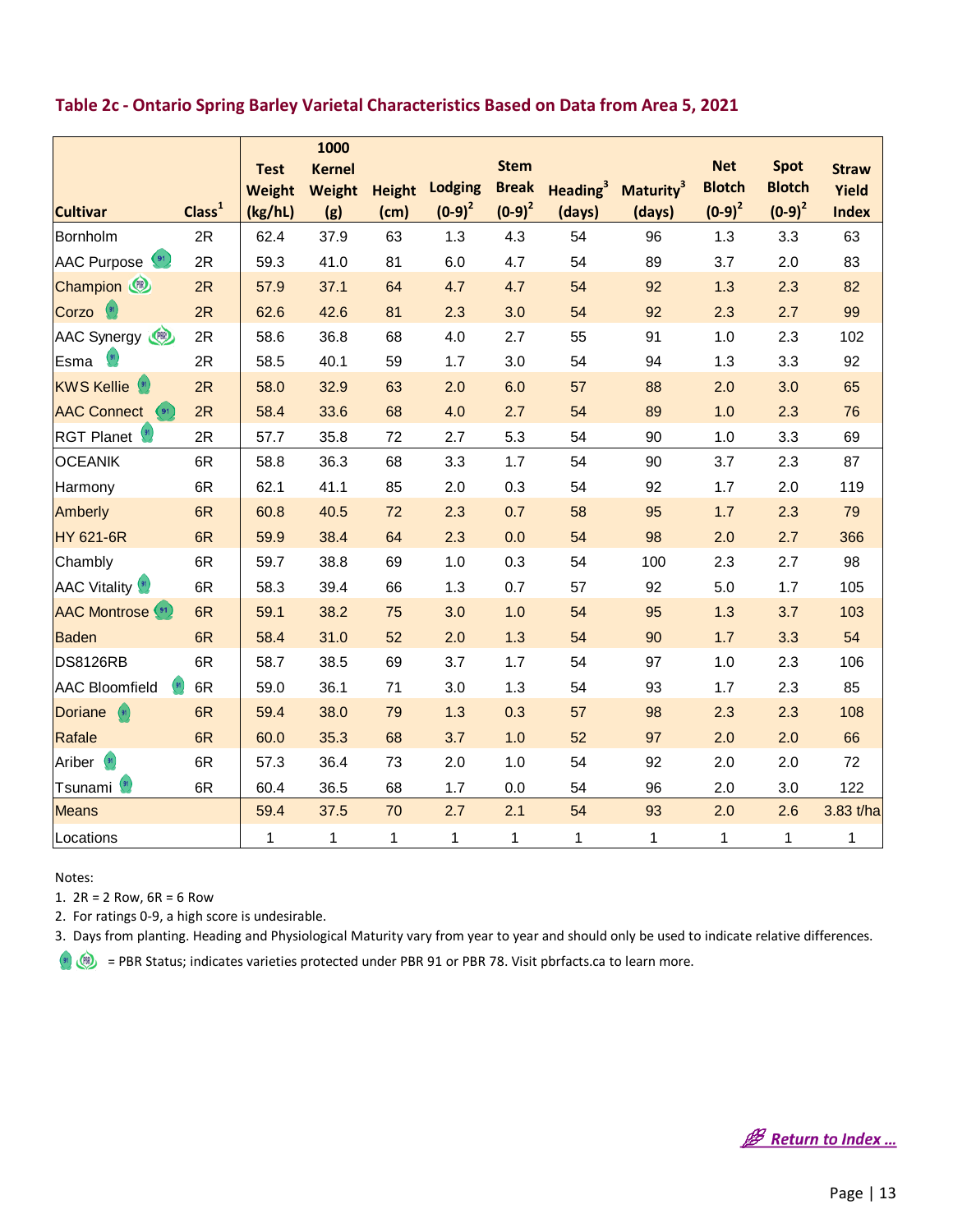| Area $2^2$                        |                   |      |      | Area $3^2$      |      |                   |                | Area 5 <sup>2</sup> |           |                |                   |      |                |                 |                |
|-----------------------------------|-------------------|------|------|-----------------|------|-------------------|----------------|---------------------|-----------|----------------|-------------------|------|----------------|-----------------|----------------|
| <b>Cultivar</b>                   | 5 yr <sup>3</sup> | 4 yr | 3 yr | $2 \, yr$       | 2021 | 5 yr <sup>3</sup> | 4 yr           | 3 yr                | $2 \, yr$ | 2021           | 5 yr <sup>3</sup> | 4 yr | 3 yr           | 2 <sub>yr</sub> | 2021           |
| <b>Hulled</b>                     |                   |      |      |                 |      |                   |                |                     |           |                |                   |      |                |                 |                |
| <b>OAC Markdale</b>               | 80                | 80   | 81   | 82              | 83   | 93                | 95             | 93                  | 92        | 88             |                   |      |                |                 |                |
| <b>RC Amaze</b>                   | 91                | 95   | 96   | 99              | 90   | 91                | 99             | 93                  | 90        | 87             |                   |      |                |                 |                |
| Avatar                            |                   |      |      |                 |      | 89                | 94             | 90                  | 97        | 96             |                   |      |                |                 |                |
| Hidalgo                           |                   |      |      |                 |      |                   |                |                     |           |                | 96                | 96   | 93             | 90              | 99             |
| <b>Vitality</b>                   |                   |      |      |                 |      | 91                | 96             | 97                  | 96        | 96             | 99                | 98   | 96             | 96              | 101            |
| <b>AAC Bullet</b>                 | 97                | 94   | 91   | 95              | 83   | 106               | 98             | 97                  | 91        | 90             |                   |      |                |                 |                |
| CDC Orrin                         |                   |      |      | 101             | 101  | 108               | 111            | 106                 | 104       | 102            | 100               | 100  | 97             | 98              | 96             |
| <b>AAC Richmond</b>               | 98                | 96   | 93   | 95              | 96   | 98                | 97             | 102                 | 106       | 108            | 106               | 107  | 106            | 105             | 104            |
| <b>AAC Oaklin</b>                 | 94                | 88   | 85   | 88              | 78   | 105               | 97             | 95                  | 87        | 86             | 98                | 96   | 96             | 93              | 89             |
| Akina<br>(91)                     |                   |      |      |                 |      |                   |                |                     |           |                | 103               | 104  | 102            | 100             | 98             |
| <b>AAC Nicolas</b><br>(91)        |                   |      |      |                 |      |                   |                |                     |           |                | 103               | 102  | 102            | 107             | 109            |
| <b>AAC Banner</b><br>(91)         | 112               | 109  | 109  | 98              | 98   | 110               | 107            | 110                 | 103       | 104            |                   |      |                |                 |                |
| Kalio (91)                        |                   |      |      |                 |      |                   |                | 101                 | 101       | 100            |                   | 99   | 100            | 100             | 104            |
| <b>AAC Chandler</b> <sup>91</sup> |                   |      |      |                 |      |                   |                |                     |           |                |                   |      | 104            | 105             | 100            |
| <b>AAC Stature</b> (91)           |                   |      | 117  | 107             | 113  |                   |                |                     | 94        | 92             |                   |      |                |                 |                |
| <b>AAC Reid</b> <sup>91</sup>     |                   |      | 128  | 127             | 125  |                   |                |                     | 110       | 113            |                   |      |                | 94              | 96             |
| <b>Alise</b>                      |                   |      |      |                 |      |                   |                |                     | 102       | 102            |                   |      |                | 101             | 98             |
| Orford                            |                   |      |      | 105             | 105  |                   |                |                     | 104       | 105            |                   |      |                | 96              | 97             |
| Mistral                           |                   |      |      |                 |      |                   |                |                     |           |                |                   |      |                |                 | 96             |
| Means (t/ha)                      | 3.66              | 3.61 | 3.74 | 3.62            | 3.75 | 3.72              | 3.81           | 4.26                | 4.03      | 4.22           | 5.05              | 4.90 | 5.15           | 4.86            | 4.78           |
| Means (bu/ac)                     | 96                | 95   | 98   | 95              | 98   | 98                | 100            | 112                 | 106       | 111            | 133               | 129  | 135            | 128             | 126            |
| Locations                         | 14                | 11   | $9$  | $6\phantom{1}6$ | 3    | 9                 | $\overline{7}$ | 5                   | 3         | $\overline{2}$ | 13                | 10   | $\overline{7}$ | $\overline{4}$  | $\overline{2}$ |

#### <span id="page-14-0"></span>**Table 3. 2021 Oat Performance Trial Cumulative Yield Index<sup>1</sup> Summary**

#### Notes:

1. Values differing by less than 3 within a column may not represent true differences in yield. Yield Indices are Heritability Adjusted Relative Values (HARV), which favour results from trial locations with high repeatability. For more information, see: Yan, W. Use of HARV in Variety Trial Summaries.

2. See area map on GoCereals.ca website.

3. Cultivar yield ranking may vary from year to year. Decisions are therefore best made using data with the greatest number of years

Rust races have overcome genetic resistance in the past 12 years, with some varieties being significantly impacted.

**B** Return to Index ...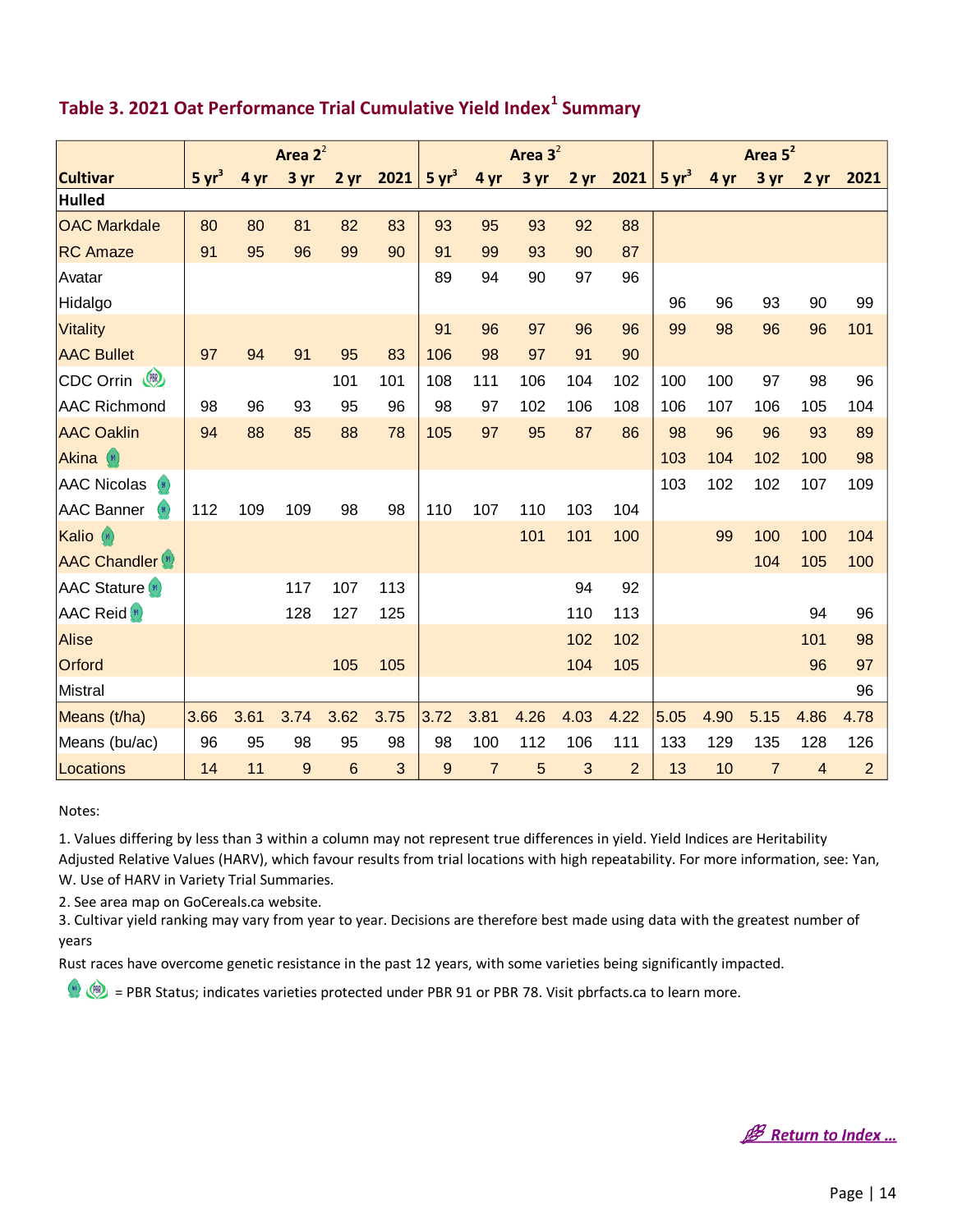|                       |                                    | <b>5-Year Index</b> |                   | 4-Year Index |                   | <b>3-Year Index</b> |                   | 2-Year Index |                   | <b>2021 Index</b> |                   |
|-----------------------|------------------------------------|---------------------|-------------------|--------------|-------------------|---------------------|-------------------|--------------|-------------------|-------------------|-------------------|
|                       |                                    |                     | <b>Fungicides</b> |              | <b>Fungicides</b> |                     | <b>Fungicides</b> |              | <b>Fungicides</b> |                   | <b>Fungicides</b> |
| Class <sup>3</sup>    | <b>Variety</b>                     | <b>No</b>           | <b>Yes</b>        | <b>No</b>    | <b>Yes</b>        | <b>No</b>           | <b>Yes</b>        | <b>No</b>    | <b>Yes</b>        | <b>No</b>         | <b>Yes</b>        |
| white                 | <b>OAC Markdale</b>                | 834                 | 95                | 80           | 95                | 77                  | 94                | 76           | 92                | 79                | 102               |
|                       | <b>RC</b> Amaze                    | 92                  | 109               | 93           | 111               | 92                  | 113               | 96           | 117               | 82                | 105               |
|                       | <b>AAC Bullet</b>                  | 95                  | 110               | 91           | 111               | 90                  | 113               | 94           | 115               | 80                | 109               |
|                       | $\circledcirc$<br><b>CDC Orrin</b> |                     |                   |              |                   |                     |                   | 96           | 109               | 98                | 120               |
|                       | <b>AAC Richmond</b>                | 93                  | 102               | 91           | 104               | 90                  | 104               | 93           | 106               | 91                | 107               |
|                       | <b>AAC Oaklin</b>                  | 91                  | 106               | 86           | 105               | 84                  | 106               | 88           | 107               | 73                | 101               |
|                       | <b>AAC Banner</b>                  | 96                  | 105               | 93           | 105               | 92                  | 106               | 85           | 98                | 89                | 105               |
|                       | <b>AAC Stature</b> (91)            |                     |                   |              |                   | 99                  | 109               | 91           | 103               | 93                | 105               |
|                       | AAC Reid <sup>(91</sup> )          |                     |                   |              |                   | 113                 | 117               | 115          | 116               | 107               | 110               |
|                       | Orford                             |                     |                   |              |                   |                     |                   | 100          | 108               | 99                | 116               |
| Means (t/ha)          |                                    | 3.86                | 4.33              | 3.78         | 4.39              | 3.86                | 4.54              | 3.71         | 4.29              | 4.01              | 4.88              |
| Means (bu/ac)         |                                    | 101                 | 114               | 99           | 115               | 101                 | 119               | 97           | 113               | 105               | 128               |
| <b>Location-Years</b> |                                    |                     | 9                 |              | 7                 |                     | 6                 |              | $\overline{4}$    |                   | $\overline{2}$    |

#### <span id="page-15-0"></span>**Table 3a - Ontario Performance Trial; Oat 2021 Cumulative Yield Index<sup>1</sup> Intensive Trials Summary for Area 2<sup>2</sup> , OCCC, October 2021**

 $1$  Values differing by less than 3 within a column may not represent true differences in yield. Yield Indices are Heritability Adjusted Relative Values (HARV), which favour results from trial locations with high repeatability. For more information, see: Yan, W. Use of HARV in Variety Trial Summaries.

 $2$  Area 2: see map of areas on www.gocereals.ca website.

 $3$  hull colour.

<sup>4</sup> Cultivar yield rankings may vary from year to year. Decisions are therefore best made using data with the greatest number of years.

Fungicide treatments included a T2 application of foliar fungicide at Zadoks Growth Stage 39.

**The OCCC is thankful to the Grain Farmers of Ontario, BASF, Bayer and Syngenta for their financial support towards the intensive trials.**

**B** Return to Index ...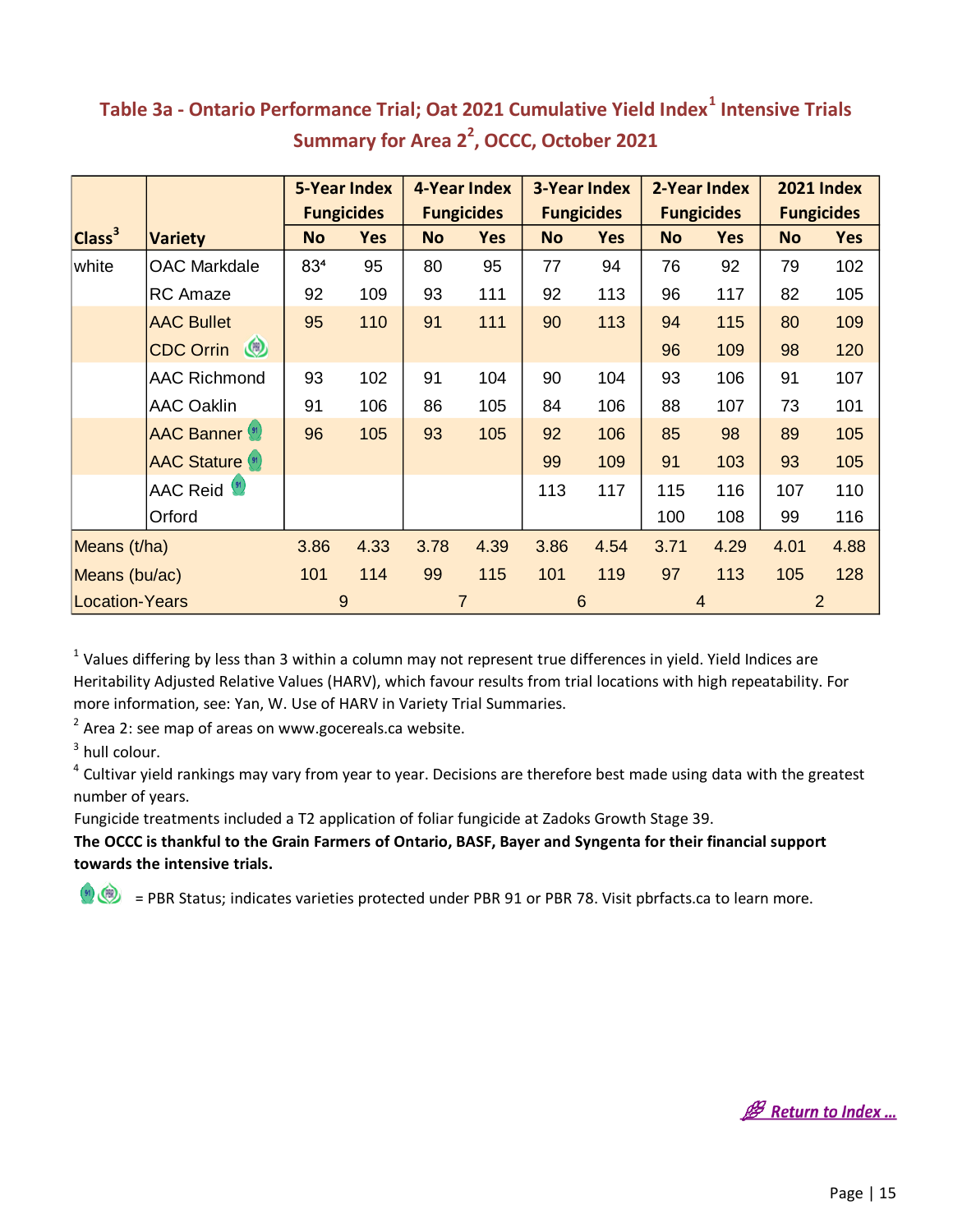## <span id="page-16-0"></span>**Table 3b - Ontario Performance Trial; Oat 2021 Cumulative Lodging Score<sup>1</sup> Intensive Trials Summary for Area 2<sup>2</sup> , OCCC, October 2021**

|                       |                               |           | 5-Year            |           | 4-Year            |           | 3-Year            |                | 2-Year            |              | 2021 Lodging      |
|-----------------------|-------------------------------|-----------|-------------------|-----------|-------------------|-----------|-------------------|----------------|-------------------|--------------|-------------------|
|                       |                               |           | <b>Lodging</b>    |           | <b>Lodging</b>    |           | <b>Lodging</b>    | <b>Lodging</b> |                   | <b>Score</b> |                   |
|                       |                               |           | <b>Fungicides</b> |           | <b>Fungicides</b> |           | <b>Fungicides</b> |                | <b>Fungicides</b> |              | <b>Fungicides</b> |
| Class <sup>3</sup>    | <b>Variety</b>                | <b>No</b> | <b>Yes</b>        | <b>No</b> | <b>Yes</b>        | <b>No</b> | <b>Yes</b>        | <b>No</b>      | <b>Yes</b>        | <b>No</b>    | <b>Yes</b>        |
| white                 | <b>OAC Markdale</b>           | 3.64      | 2.2               | 4.1       | 1.4               | 4.8       | 1.7               | 4.1            | 2.2               | 1.7          | 0.2               |
|                       | <b>RC</b> Amaze               | 3.9       | 1.9               | 4.9       | 1.5               | 4.7       | 1.3               | 3.0            | 1.2               | 0.0          | 0.0               |
|                       | <b>AAC Bullet</b>             | 3.4       | 1.8               | 3.8       | 1.0               | 4.4       | 1.1               | 3.7            | 1.2               | 2.3          | 0.3               |
|                       | CDC Orrin (                   |           |                   |           |                   |           |                   | 3.4            | 1.7               | 1.7          | 0.3               |
|                       | <b>AAC Richmond</b>           | 3.8       | 3.7               | 4.3       | 2.4               | 5.0       | 2.9               | 4.9            | 3.8               | 2.8          | 2.5               |
|                       | <b>AAC Oaklin</b>             | 4.5       | 1.8               | 5.5       | 1.2               | 6.0       | 0.9               | 5.8            | 1.0               | 4.8          | 0.0               |
|                       | <b>AAC Banner</b> (91)        | 4.1       | 4.0               | 3.8       | 3.4               | 4.2       | 3.7               | 5.0            | 5.5               | 3.0          | 4.0               |
|                       | <b>AAC Stature</b> (91)       |           |                   |           |                   | 2.8       | 1.6               | 3.1            | 2.3               | 0.3          | 0.0               |
|                       | <b>AAC Reid</b> <sup>91</sup> |           |                   |           |                   | 1.3       | 0.8               | 2.1            | 1.1               | 0.5          | 0.0               |
|                       | Orford                        |           |                   |           |                   |           |                   | 3.4            | 3.3               | 0.8          | 1.0               |
| <b>Means</b>          |                               | 3.5       | 2.5               | 3.9       | 1.8               | 4.3       | 1.8               | 3.9            | 2.3               | 1.7          | 0.8               |
| <b>Location-Years</b> |                               |           | 8                 |           | $6\phantom{1}6$   |           | 5                 |                | 3                 |              | $\overline{2}$    |

 $1$  Lodging scroes range from 0 to 9. A high score is undesirable

 $2$  Area 2: see area map on www.gocereals.ca website.

 $3$  hull colour.

<sup>4</sup> Cultivar lodging rankings may vary from year to year. Decisions are therefore best made using data with the greatest number of years.

Fungicide treatment included a T2 application of foliar fungicide at Zadoks Growth Stage 39.

**The OCCC thanks the Grain Farmers of Ontario, BASF, Bayer and Syngenta for their financial support towards the intensive trials.**



**B** Return to Index ...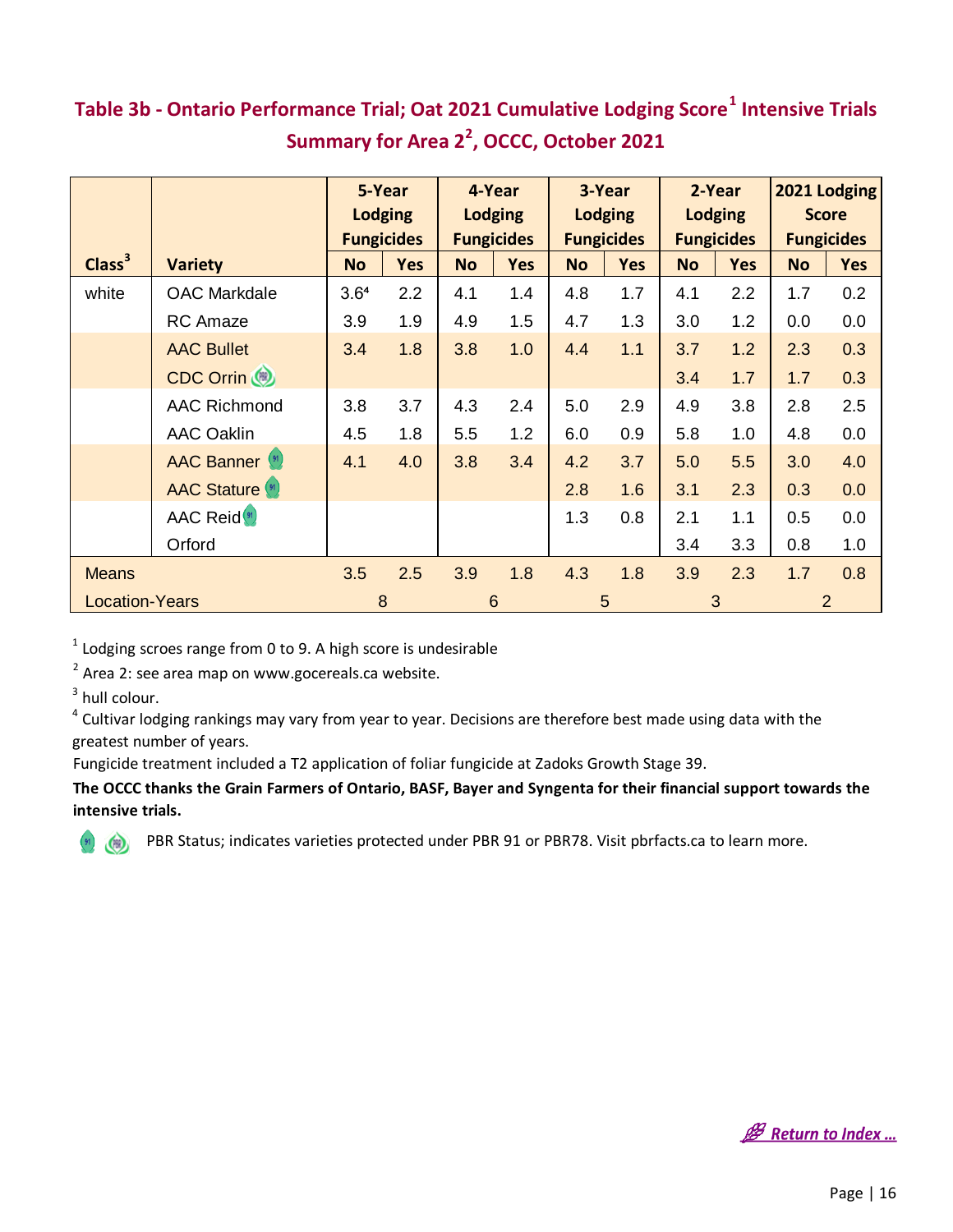| LANIC JC                |                    |                                         | <u>Untano Uat Vanctar Characteristics Dascu Un Data n'Uni Arca 2, 2021</u> |        |                                                      |                       |                             |                                          |                                       |
|-------------------------|--------------------|-----------------------------------------|----------------------------------------------------------------------------|--------|------------------------------------------------------|-----------------------|-----------------------------|------------------------------------------|---------------------------------------|
| <b>Cultivar</b>         | Class <sup>1</sup> | <b>Test</b><br><b>Weight</b><br>(kg/hL) | 1000<br><b>Kernel</b><br>Weight (g)                                        | (days) | Heading <sup>3</sup> Maturity <sup>3</sup><br>(days) | <b>Height</b><br>(cm) | <b>Lodging</b><br>$(0-9)^2$ | <b>Crown</b><br><b>Rust</b><br>$(0-9)^2$ | <b>Straw</b><br>Yield<br><b>Index</b> |
| <b>OAC Markdale</b>     | white              | 37.7                                    | 30.6                                                                       | 60     | 93                                                   | 99                    | 4.1                         | 6.4                                      | 94                                    |
| <b>RC Amaze</b>         | white              | 39.6                                    | 30.7                                                                       | 57     | 87                                                   | 85                    | 3.0                         | 7.2                                      | 98                                    |
| <b>AAC Bullet</b>       | white              | 38.2                                    | 32.6                                                                       | 61     | 90                                                   | 96                    | 4.6                         | 6.7                                      | 92                                    |
| CDC Orrin               | white              | 38.0                                    | 33.8                                                                       | 64     | 96                                                   | 108                   | 3.8                         | 5.6                                      | 105                                   |
| <b>AAC Richmond</b>     | white              | 36.7                                    | 32.2                                                                       | 68     | 94                                                   | 112                   | 2.8                         | 5.3                                      | 100                                   |
| <b>AAC Oaklin</b>       | white              | 37.8                                    | 32.3                                                                       | 62     | 92                                                   | 97                    | 6.2                         | 6.8                                      | 84                                    |
| <b>AAC Banner</b> (91)  | white              | 37.3                                    | 28.7                                                                       | 65     | 97                                                   | 97                    | 4.2                         | 2.3                                      | 100                                   |
| <b>AAC Stature</b> (91) | white              | 44.0                                    | 32.0                                                                       | 61     | 93                                                   | 85                    | 1.9                         | 1.9                                      | 104                                   |
| <b>AAC Reid</b> (91)    | white              | 43.1                                    | 32.6                                                                       | 65     | 94                                                   | 109                   | 1.1                         | 1.7                                      | 131                                   |
| Orford                  | white              | 39.1                                    | 28.9                                                                       | 66     | 91                                                   | 103                   | 1.7                         | 5.5                                      | 92                                    |
| <b>Means</b>            |                    | 39.2                                    | 31.5                                                                       | 63     | 93                                                   | 99                    | 3.3                         | 4.9                                      | 5.46 t/ha                             |
| Locations               |                    | 3                                       | 3                                                                          | 3      | 1                                                    | $\overline{2}$        | 3                           | 3                                        | 1                                     |

#### <span id="page-17-0"></span>**Table 3c - Ontario Oat Varietal Characteristics Based on Data from Area 2, 2021**

Notes:

1. hull colour

2. For ratings 0-9, a high score is undesirable.

3. Days from planting. Heading and Physiological Maturity vary from year to year and should only be used to indicate relative differences.

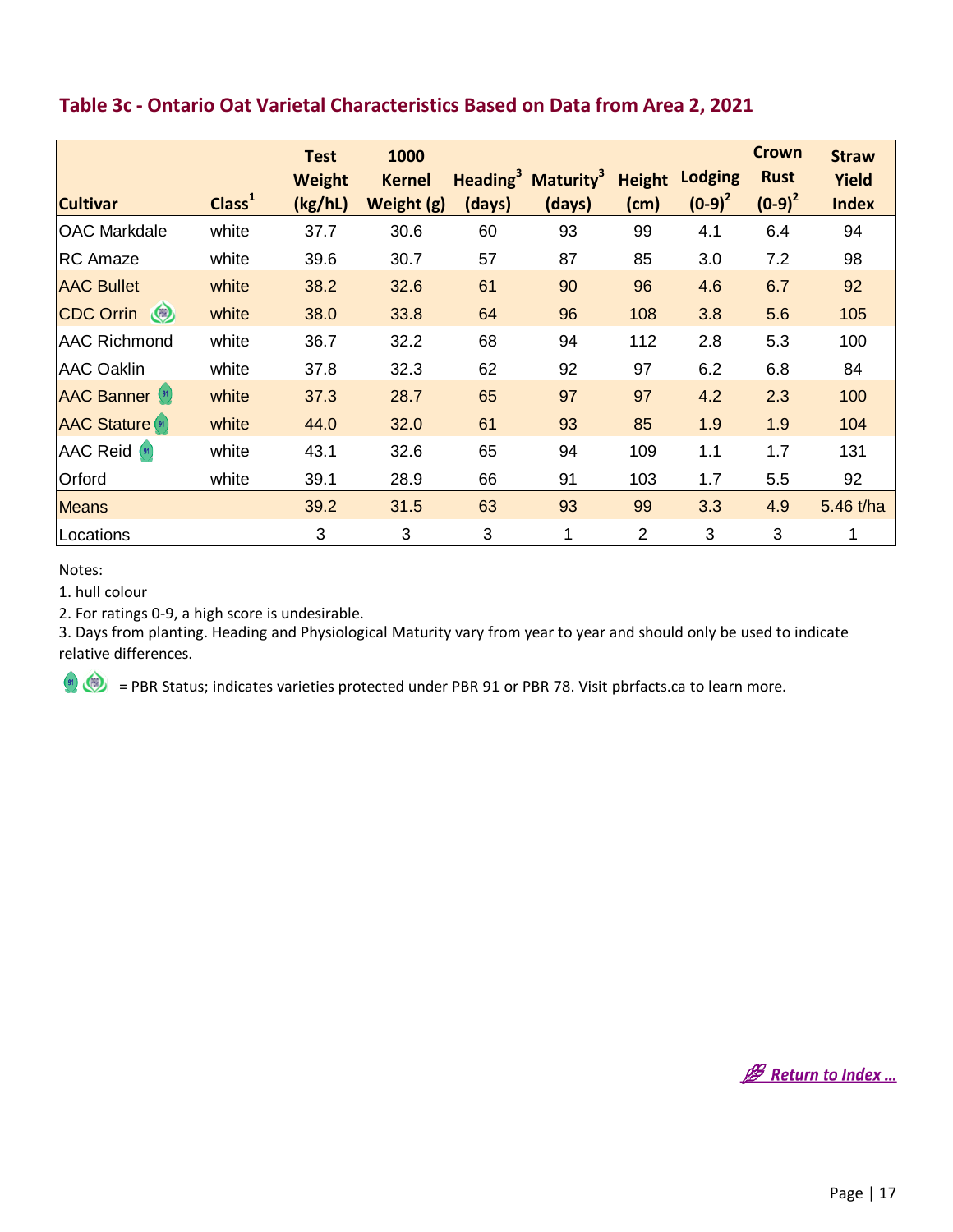|                       |                                                     | <b>5-Year Index</b> |                   | 4-Year Index |                   |           | <b>3-Year Index</b> |           | 2-Year Index      |           | <b>2021 Index</b> |
|-----------------------|-----------------------------------------------------|---------------------|-------------------|--------------|-------------------|-----------|---------------------|-----------|-------------------|-----------|-------------------|
|                       |                                                     |                     | <b>Fungicides</b> |              | <b>Fungicides</b> |           | <b>Fungicides</b>   |           | <b>Fungicides</b> |           | <b>Fungicides</b> |
| Class <sup>3</sup>    | <b>Variety</b>                                      | <b>No</b>           | <b>Yes</b>        | <b>No</b>    | <b>Yes</b>        | <b>No</b> | <b>Yes</b>          | <b>No</b> | <b>Yes</b>        | <b>No</b> | <b>Yes</b>        |
| white                 | <b>OAC Markdale</b>                                 | 864                 | 99                | 89           | 98                | 85        | 98                  | 88        | 95                | 77        | 95                |
|                       | <b>RC</b> Amaze                                     | 81                  | 101               | 89           | 102               | 85        | 101                 | 84        | 100               | 73        | 106               |
|                       | Avatar                                              | 82                  | 103               | 93           | 107               | 90        | 108                 | 96        | 107               | 92        | 110               |
|                       | <b>Vitality</b>                                     | 86                  | 100               | 93           | 102               | 92        | 102                 | 94        | 103               | 92        | 110               |
|                       | <b>AAC Bullet</b>                                   | 101                 | 106               | 93           | 100               | 91        | 101                 | 88        | 97                | 86        | 101               |
|                       | CDC Orrin                                           | 101                 | 109               | 103          | 108               | 103       | 110                 | 101       | 110               | 91        | 111               |
|                       | <b>AAC Richmond</b>                                 | 95                  | 109               | 97           | 107               | 97        | 109                 | 102       | 106               | 101       | 107               |
|                       | <b>AAC Oaklin</b>                                   | 98                  | 107               | 88           | 98                | 85        | 98                  | 80        | 92                | 76        | 96                |
|                       | <b>AAC Banner</b>                                   | 105                 | 107               | 103          | 106               | 103       | 106                 | 97        | 101               | 92        | 107               |
|                       | Kalio <sup>(91)</sup>                               |                     |                   |              |                   | 103       | 104                 | 101       | 101               | 95        | 101               |
|                       | $\left( \frac{91}{2} \right)$<br><b>AAC Stature</b> |                     |                   |              |                   |           |                     | 92        | 93                | 86        | 96                |
|                       | $\binom{91}{ }$<br><b>AAC Reid</b>                  |                     |                   |              |                   |           |                     | 107       | 108               | 109       | 116               |
|                       | Alise                                               |                     |                   |              |                   |           |                     | 100       | 106               | 100       | 115               |
|                       | Orford                                              |                     |                   |              |                   |           |                     | 100       | 108               | 96        | 112               |
| Means (t/ha)          |                                                     | 4.07                | 4.62              | 4.22         | 4.66              | 4.44      | 4.97                | 4.32      | 4.74              | 4.97      | 5.84              |
| Means (bu/ac)         |                                                     | 107                 | 121               | 111          | 122               | 117       | 131                 | 113       | 125               | 131       | 153               |
| <b>Location-Years</b> |                                                     |                     | 5                 |              | 4                 | 3         |                     |           | $\overline{2}$    |           |                   |

#### <span id="page-18-0"></span>**Table 3d - Ontario Performance Trial; Oat 2021 Cumulative Yield Index<sup>1</sup> Intensive Trials Summary for Area 3<sup>2</sup> , OCCC, October 2021**

 $1$  Values differing by less than 3 within a column may not represent true differences in yield. Yield Indices are Heritability Adjusted Relative Values (HARV), which favour results from trial locations with high repeatability. For more information, see: Yan, W. Use of HARV in Variety Trial Summaries.

 $2$  Area 3: see map of areas on www.gocereals.ca website.

 $3$  hull colour.

<sup>4</sup> Cultivar yield rankings may vary from year to year. Decisions are therefore best made using data with the greatest number of years.

Fungicide treatments included a T2 application of foliar fungicide at Zadoks Growth Stage 39.

**The OCCC is thankful to the Grain Farmers of Ontario, BASF, Bayer and Syngenta for their financial support towards the intensive trials.**

**B** Return to Index ...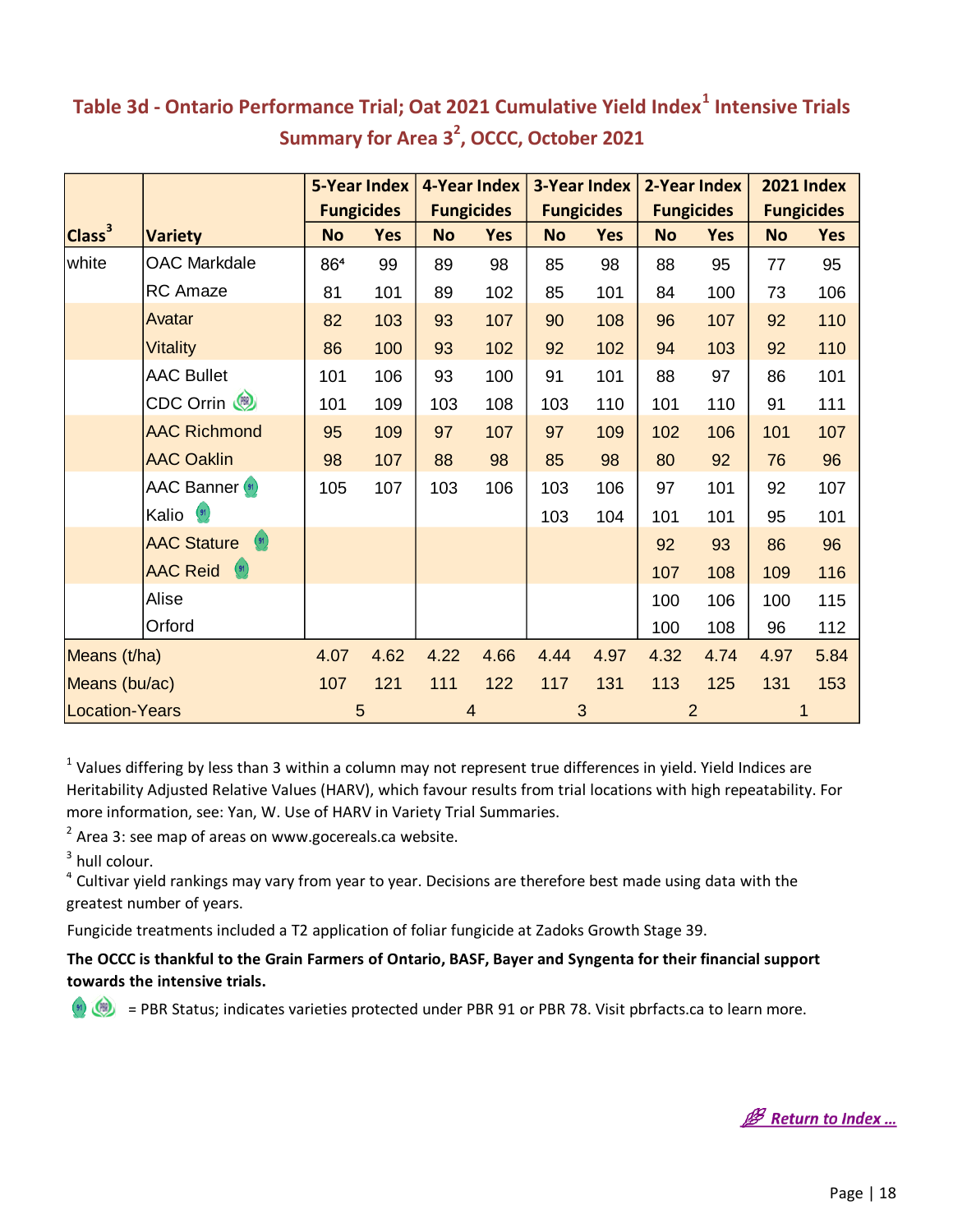|                       |                       |                  | <b>4-Year Lodging</b> |           | <b>3-Year Lodging</b> |              | <b>2-Year Lodging</b> | 2021 Lodging |                   |
|-----------------------|-----------------------|------------------|-----------------------|-----------|-----------------------|--------------|-----------------------|--------------|-------------------|
|                       |                       |                  | <b>Score</b>          |           | <b>Score</b>          | <b>Score</b> |                       | <b>Score</b> |                   |
|                       |                       |                  | <b>Fungicides</b>     |           | <b>Fungicides</b>     |              | <b>Fungicides</b>     |              | <b>Fungicides</b> |
| Class <sup>3</sup>    | <b>Variety</b>        | <b>No</b>        | <b>Yes</b>            | <b>No</b> | <b>Yes</b>            | <b>No</b>    | <b>Yes</b>            | <b>No</b>    | <b>Yes</b>        |
| white                 | <b>OAC Markdale</b>   | 3.5 <sup>4</sup> | 2.8                   | 1.7       | 0.7                   | 1.4          | 0.5                   | 0.3          | 0.0               |
|                       | RC Amaze              | 4.6              | 4.8                   | 3.3       | 3.4                   | 1.5          | 4.5                   | 2.0          | 7.3               |
|                       | Avatar                |                  |                       | 4.8       | 1.8                   | 3.2          | 1.4                   | 1.3          | 1.0               |
|                       | <b>Vitality</b>       |                  |                       | 2.2       | 2.2                   | 0.0          | 2.4                   | 0.0          | 3.0               |
|                       | <b>AAC Bullet</b>     | 3.3              | 2.5                   | 1.9       | 1.6                   | 2.1          | 2.3                   | 1.7          | 3.3               |
|                       | CDC Orrin             |                  |                       | 3.8       | 1.9                   | 3.7          | 2.3                   | 3.3          | 1.3               |
|                       | <b>AAC Richmond</b>   | 3.3              | 2.6                   | 1.3       | 1.3                   | 0.8          | 1.5                   | 0.0          | 0.7               |
|                       | <b>AAC Oaklin</b>     | 4.7              | 2.9                   | 3.3       | 1.7                   | 2.5          | 1.6                   | 0.0          | 0.0               |
|                       | <b>AAC Banner</b>     | 3.8              | 2.6                   | 2.1       | 1.0                   | 1.8          | 0.9                   | 2.7          | 0.0               |
|                       | Kalio <sup>(91)</sup> |                  |                       | 2.8       | 1.8                   | 2.8          | 2.1                   | 2.0          | 2.0               |
|                       | <b>AAC Stature</b>    |                  |                       |           |                       | 1.7          | 0.9                   | 2.3          | 0.0               |
|                       | <b>AAC Reid</b> (91)  |                  |                       |           |                       | 1.5          | 1.2                   | 0.0          | 0.3               |
|                       | Alise                 |                  |                       |           |                       | 1.8          | 0.6                   | 0.0          | 0.0               |
|                       | Orford                |                  |                       |           |                       | 4.4          | 1.3                   | 5.3          | 0.7               |
| <b>Means</b>          |                       | 4.5              | 3.2                   | 2.8       | 1.6                   | 2.1          | 1.6                   | 1.6          | 1.3               |
| <b>Location-Years</b> |                       |                  | $\overline{4}$        |           | 3                     |              | $\overline{2}$        | 1            |                   |

## <span id="page-19-0"></span>**Table 3e - Ontario Performance Trial; Oat 2021 Cumulative Lodging Score<sup>1</sup> Intensive Trials Summary for Area 3<sup>2</sup> , OCCC, October 2021**

 $1$  Lodging scores range from 0 to 9. A high score is undesirable

 $2$  Area 3: see area map on www.gocereals.ca website.

 $3$  hull colour.

<sup>4</sup> Cultivar lodging rankings may vary from year to year. Decisions are therefore best made using data with the greatest number of years.

Fungicide treatment included a T2 application of foliar fungicide at Zadoks

**The OCCC thanks the Grain Farmers of Ontario, BASF, Bayer and Syngenta for their financial support towards the intensive trials.**

PBR Status; indicates varieties protected under PBR 91 or PBR78. Visit

**B** Return to Index ...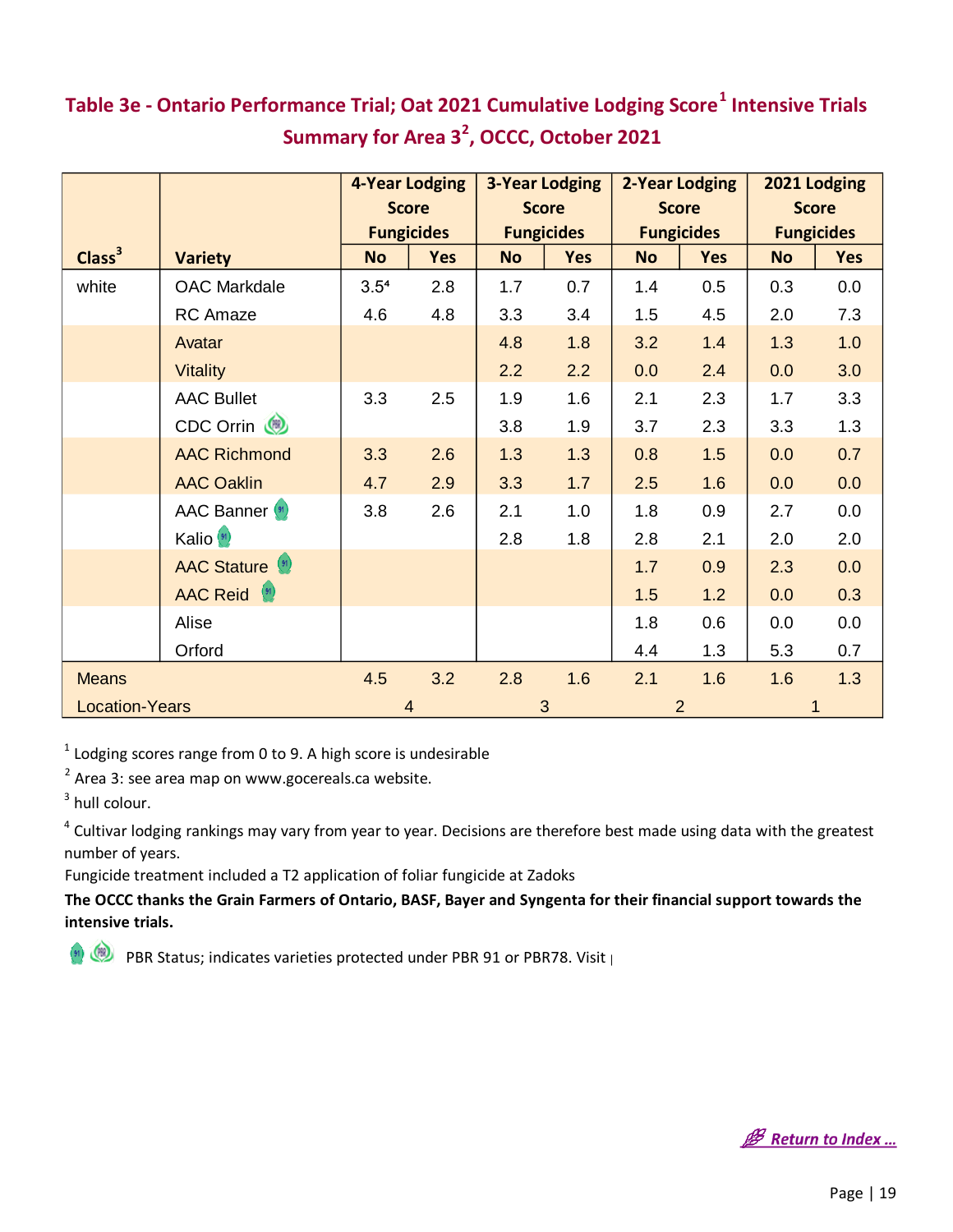<span id="page-20-0"></span>

| Table 3f - Ontario Oat Varietal Characteristics Based on Data from Area 3, 2021 |                    |                                         |                                     |                                       |                                        |                       |                             |                                          |                                       |
|---------------------------------------------------------------------------------|--------------------|-----------------------------------------|-------------------------------------|---------------------------------------|----------------------------------------|-----------------------|-----------------------------|------------------------------------------|---------------------------------------|
| <b>Cultivar</b>                                                                 | Class <sup>1</sup> | <b>Test</b><br><b>Weight</b><br>(kg/hL) | 1000<br><b>Kernel</b><br>Weight (g) | <b>Heading</b> <sup>3</sup><br>(days) | <b>Maturity</b> <sup>3</sup><br>(days) | <b>Height</b><br>(cm) | <b>Lodging</b><br>$(0-9)^2$ | <b>Crown</b><br><b>Rust</b><br>$(0-9)^2$ | <b>Straw</b><br>Yield<br><b>Index</b> |
| <b>OAC Markdale</b>                                                             | white              | 50.2                                    | 32.1                                | 62                                    | 101                                    | 73                    | 0.3                         | 6.2                                      | 83                                    |
| <b>RC</b> Amaze                                                                 | white              | 51.9                                    | 34.5                                | 56                                    | 100                                    | 66                    | 2.0                         | 6.5                                      | 60                                    |
| Avatar                                                                          | white              | 52.4                                    | 34.0                                | 64                                    | 103                                    | 73                    | 1.3                         | 4.5                                      | 99                                    |
| <b>Vitality</b>                                                                 | white              | 50.2                                    | 37.0                                | 62                                    | 102                                    | 73                    | 0.0                         | 3.0                                      | 98                                    |
| <b>AAC Bullet</b>                                                               | white              | 51.1                                    | 36.0                                | 62                                    | 102                                    | 69                    | 1.7                         | 3.7                                      | 100                                   |
| CDC Orrin                                                                       | white              | 50.6                                    | 37.6                                | 64                                    | 104                                    | 75                    | 3.3                         | 4.8                                      | 101                                   |
| <b>AAC Richmond</b>                                                             | white              | 52.2                                    | 36.7                                | 68                                    | 105                                    | 85                    | 0.0                         | 3.5                                      | 109                                   |
| <b>AAC Oaklin</b>                                                               | white              | 49.9                                    | 34.7                                | 62                                    | 101                                    | 68                    | 0.0                         | 4.7                                      | 82                                    |
| <b>AAC Banner</b><br>(91)                                                       | white              | 51.4                                    | 35.7                                | 67                                    | 105                                    | 72                    | 2.7                         | 2.5                                      | 142                                   |
| Kalio <sup>(91)</sup>                                                           | white              | 50.9                                    | 35.9                                | 62                                    | 101                                    | 70                    | 2.0                         | 2.0                                      | 111                                   |
| <b>AAC Stature</b> (91)                                                         | white              | 53.8                                    | 35.0                                | 62                                    | 103                                    | 57                    | 2.3                         | 2.0                                      | 81                                    |
| <b>AAC Reid</b> (91)                                                            | white              | 52.1                                    | 35.7                                | 65                                    | 102                                    | 78                    | 0.0                         | 0.8                                      | 137                                   |
| Alise                                                                           | white              | 50.2                                    | 36.7                                | 66                                    | 103                                    | 79                    | 0.0                         | 4.7                                      | 89                                    |
| Orford                                                                          | white              | 50.6                                    | 35.0                                | 67                                    | 102                                    | 74                    | 5.3                         | 3.5                                      | 108                                   |
| <b>Means</b>                                                                    |                    | 51.2                                    | 35.5                                | 63                                    | 102                                    | 72                    | 1.5                         | 3.7                                      | $2.73$ t/ha                           |
| Locations                                                                       |                    | $\overline{2}$                          | $\overline{2}$                      | $\overline{2}$                        | 1                                      | $\overline{2}$        | 1                           | $\overline{2}$                           | 1                                     |

Notes:

1. hull colour

2. For ratings 0-9, a high score is undesirable.

3. Days from planting. Heading and Physiological Maturity vary from year to year and should only be used to indicate relative differences.

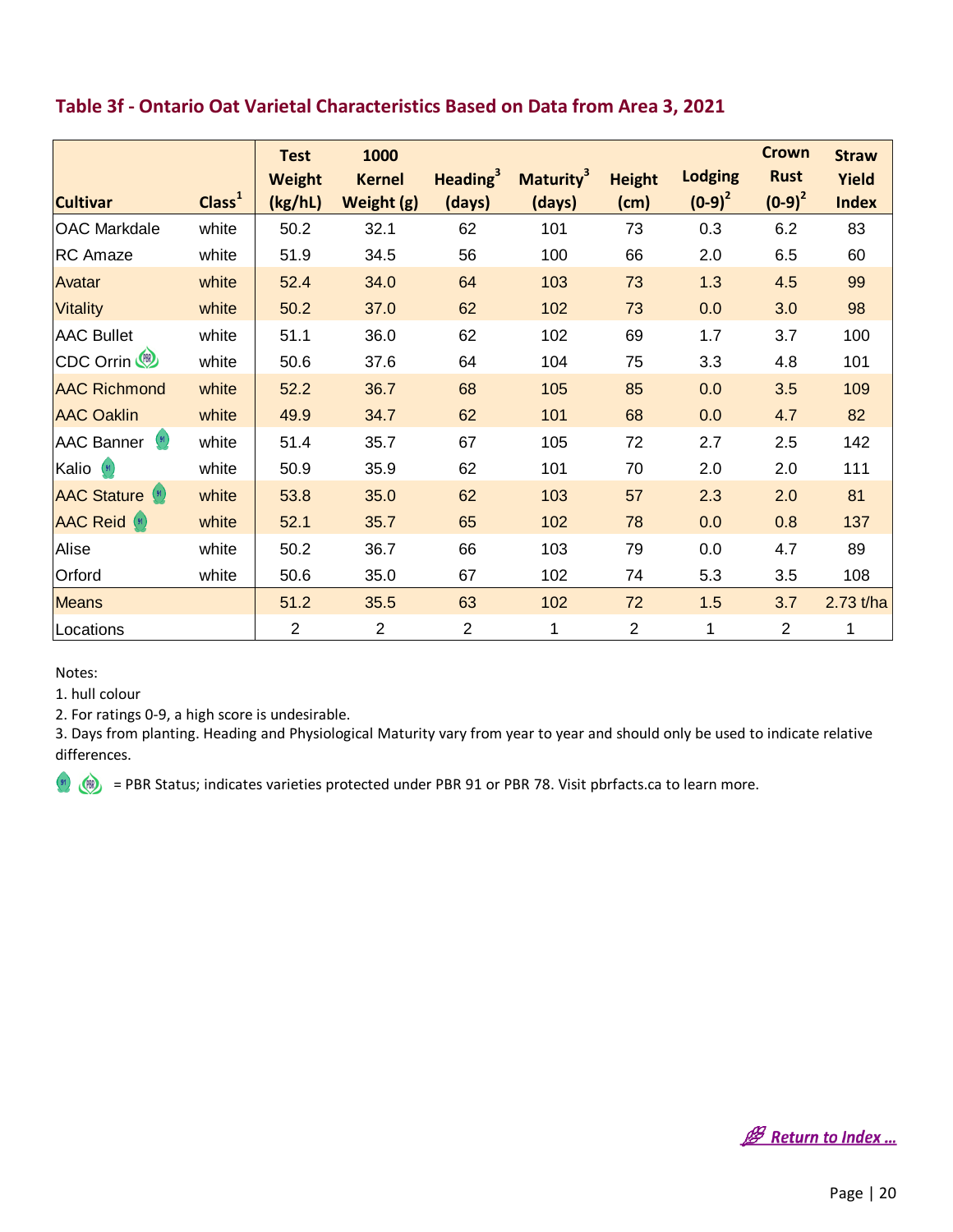|                       |                          | <b>5-Year Index</b> |                   | 4-Year Index |                   | <b>3-Year Index</b> |                   | 2-Year Index |                   | <b>2021 Index</b> |            |
|-----------------------|--------------------------|---------------------|-------------------|--------------|-------------------|---------------------|-------------------|--------------|-------------------|-------------------|------------|
|                       |                          |                     | <b>Fungicides</b> |              | <b>Fungicides</b> |                     | <b>Fungicides</b> |              | <b>Fungicides</b> | <b>Fungicides</b> |            |
| Class <sup>3</sup>    | <b>Variety</b>           | <b>No</b>           | <b>Yes</b>        | <b>No</b>    | <b>Yes</b>        | <b>No</b>           | <b>Yes</b>        | <b>No</b>    | <b>Yes</b>        | <b>No</b>         | <b>Yes</b> |
| white                 | Hidalgo                  | 95 <sup>4</sup>     | 99                | 95           | 100               | 93                  | 97                | 88           | 95                | 99                | 101        |
|                       | Vitality                 | 96                  | 101               | 94           | 100               | 94                  | 99                | 94           | 102               | 98                | 100        |
|                       | CDC Orrin (              | 99                  | 98                | 98           | 98                | 98                  | 96                | 98           | 98                | 95                | 98         |
|                       | <b>AAC Richmond</b>      | 104                 | 103               | 105          | 107               | 105                 | 106               | 105          | 105               | 106               | 107        |
|                       | <b>AAC Oaklin</b>        | 94                  | 96                | 91           | 95                | 90                  | 96                | 89           | 95                | 86                | 93         |
|                       | Akina <sup>(91)</sup>    | 101                 | 99                | 100          | 98                | 100                 | 99                | 99           | 98                | 96                | 98         |
|                       | <b>AAC Nicolas (91)</b>  | 105                 | 105               | 104          | 104               | 104                 | 104               | 108          | 110               | 110               | 109        |
|                       | Kalio                    |                     |                   | 99           | 106               | 100                 | 107               | 101          | 110               | 104               | 109        |
|                       | <b>AAC Chandler</b> (91) |                     |                   |              |                   | 99                  | 102               | 100          | 105               | 95                | 99         |
|                       | AAC Reid <sup>(91)</sup> |                     |                   |              |                   |                     |                   | 98           | 98                | 96                | 99         |
|                       | <b>Alise</b>             |                     |                   |              |                   |                     |                   | 96           | 101               | 95                | 107        |
|                       | Orford                   |                     |                   |              |                   |                     |                   | 90           | 93                | 91                | 92         |
|                       | <b>Mistral</b>           |                     |                   |              |                   |                     |                   |              |                   | 94                | 88         |
| Means (t/ha)          |                          | 5.16                | 5.28              | 4.99         | 5.18              | 5.19                | 5.34              | 5.19         | 5.47              | 5.58              | 5.81       |
| Means (bu/ac)         |                          | 135                 | 139               | 131          | 136               | 136                 | 140               | 136          | 144               | 147               | 153        |
| <b>Location-Years</b> |                          |                     | 5                 |              | 4                 |                     | 3                 |              | $\overline{2}$    |                   |            |

#### <span id="page-21-0"></span>**Table 3g - Ontario Performance Trial; Oat 2021 Cumulative Yield Index<sup>1</sup> Intensive Trials Summary for Area 5<sup>2</sup> , OCCC, October 2021**

 $1$  Values differing by less than 3 within a column may not represent true differences in yield. Yield Indices are Heritability Adjusted Relative Values (HARV), which favour results from trial locations with high repeatability. For more information, see: Yan, W. Use of HARV in Variety Trial Summaries.

 $2$  Area 5: see map of areas on www.gocereals.ca website.

 $3$  hull colour.

<sup>4</sup> Cultivar yield rankings may vary from year to year. Decisions are therefore best made using data with the greatest number of years.

Fungicide treatments included a T2 application of foliar fungicide at Zadoks Growth Stage 39.

**The OCCC is thankful to the Grain Farmers of Ontario, BASF, Bayer and Syngenta for their financial support towards the intensive trials.**

**B** Return to Index ...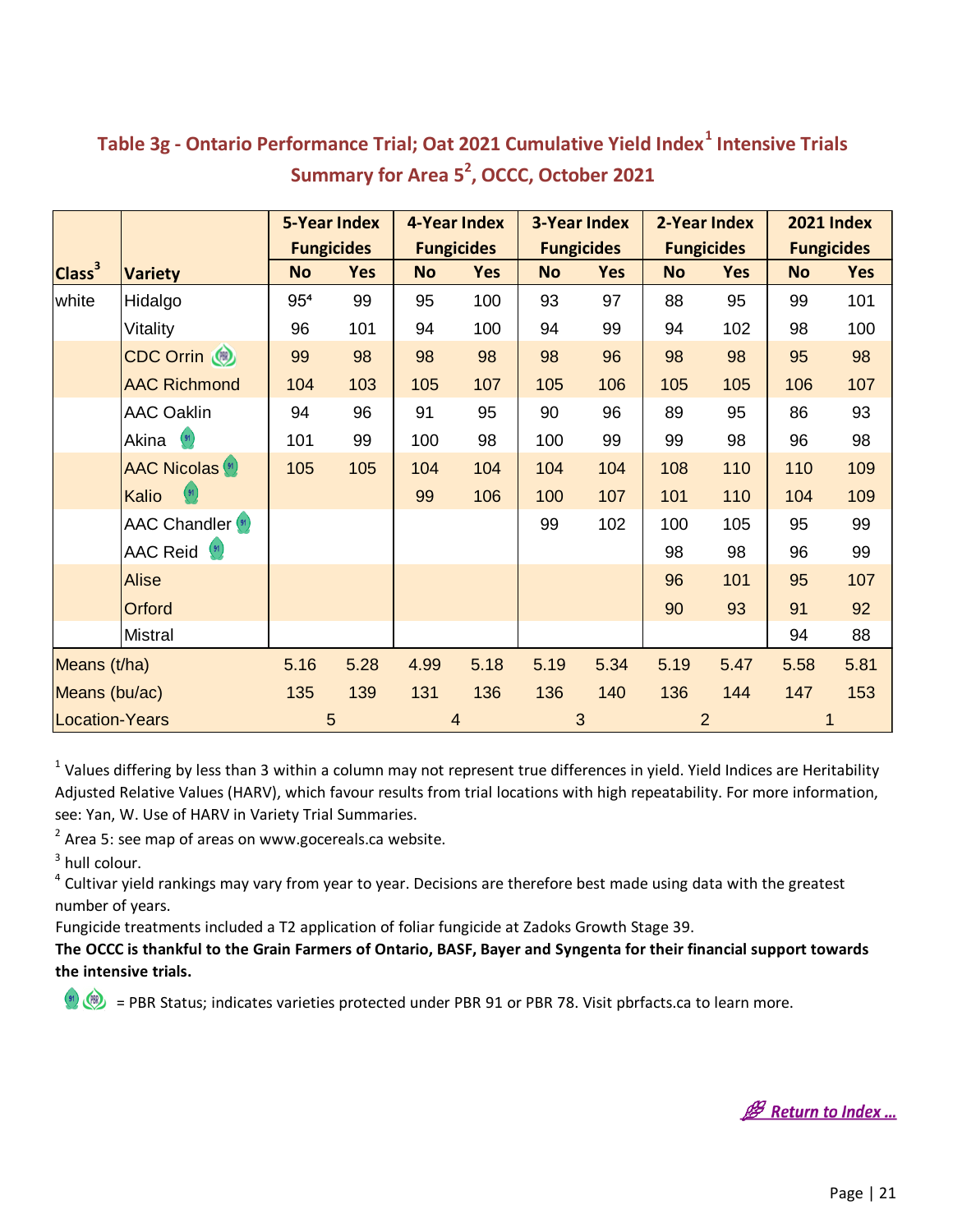## <span id="page-22-0"></span>**Summary for Area 5<sup>2</sup> , OCCC, November 2021 Table 3h - Ontario Performance Trial; Oat 2021 Cumulative Lodging Score<sup>1</sup> Intensive Trials**

|                       |                          | <b>4-Year Lodging</b> |              | <b>3-Year Lodging</b> |                   | <b>2-Year Lodging</b> |                   | 2021 Lodging |                   |
|-----------------------|--------------------------|-----------------------|--------------|-----------------------|-------------------|-----------------------|-------------------|--------------|-------------------|
|                       |                          |                       | <b>Score</b> |                       | <b>Score</b>      | <b>Score</b>          |                   | <b>Score</b> |                   |
|                       |                          | <b>Fungicides</b>     |              |                       | <b>Fungicides</b> |                       | <b>Fungicides</b> |              | <b>Fungicides</b> |
| Class <sup>3</sup>    | <b>Variety</b>           | <b>No</b>             | <b>Yes</b>   | <b>No</b>             | <b>Yes</b>        | <b>No</b>             | <b>Yes</b>        | <b>No</b>    | <b>Yes</b>        |
| white                 | Hidalgo                  | 2.3 <sup>4</sup>      | 1.8          | 2.0                   | 1.6               | 3.0                   | 2.3               | 3.0          | 2.7               |
|                       | Vitality                 | 2.7                   | 2.3          | 2.0                   | 1.9               | 2.6                   | 2.3               | 2.7          | 2.3               |
|                       | CDC Orrin                | 1.5                   | 1.9          | 1.0                   | 1.7               | 1.3                   | 2.3               | 1.3          | 2.3               |
|                       | <b>AAC Richmond</b>      | 3.3                   | 2.7          | 2.8                   | 2.2               | 2.6                   | 1.8               | 3.0          | 2.3               |
|                       | <b>AAC Oaklin</b>        | 1.8                   | 2.2          | 1.2                   | 1.8               | 1.8                   | 2.4               | 3.3          | 3.3               |
|                       | Akina <sup>(91)</sup>    | 1.1                   | 1.2          | 0.7                   | 0.6               | 1.0                   | 0.9               | 2.0          | 1.0               |
|                       | <b>AAC Nicolas</b> (91)  | 1.4                   | 1.5          | 0.9                   | 1.0               | 1.3                   | 1.5               | 2.3          | 1.7               |
|                       | <b>Kalio</b>             |                       |              | 2.7                   | 2.8               | 3.8                   | 3.9               | 3.3          | 5.0               |
|                       | <b>AAC Chandler</b> (91) |                       |              | 1.4                   | 1.2               | 2.1                   | 1.8               | 3.0          | 3.0               |
|                       | <b>AAC Reid</b> (91)     |                       |              |                       |                   | 1.8                   | 1.0               | 2.3          | 1.0               |
|                       | <b>Alise</b>             |                       |              |                       |                   | 1.1                   | 0.5               | 1.5          | 1.0               |
|                       | Orford                   |                       |              |                       |                   | 3.9                   | 4.1               | 4.0          | 3.7               |
|                       | <b>Mistral</b>           |                       |              |                       |                   |                       |                   | 3.0          | 2.0               |
| <b>Means</b>          |                          | 2.4                   | 2.3          | 1.6                   | 1.6               | $\overline{2}$        | $\overline{2}$    | 2.2          | 2.2               |
| <b>Location-Years</b> |                          | $\overline{4}$        |              | 3                     |                   |                       | $\overline{2}$    | $\mathbf{1}$ |                   |

 $1$  Lodging scroes range from 0 to 9. A high score is undesirable <sup>1</sup> Lodging scroes range from 0 to 9. A high score is uno<br><sup>2</sup> Area 5: see area map on www.gocereals.ca website.

 $3$  hull colour.

<sup>4</sup> Cultivar lodging rankings may vary from year to year. Decisions are therefore best made using data with the greatest number of years.

Fungicide treatment included a T2 application of foliar fungicide at Zadoks Growth Stage 39.

**The OCCC thanks the Grain Farmers of Ontario, BASF, Bayer and Syngenta for their financial support towards the intensive trials.**

**B** Return to Index ...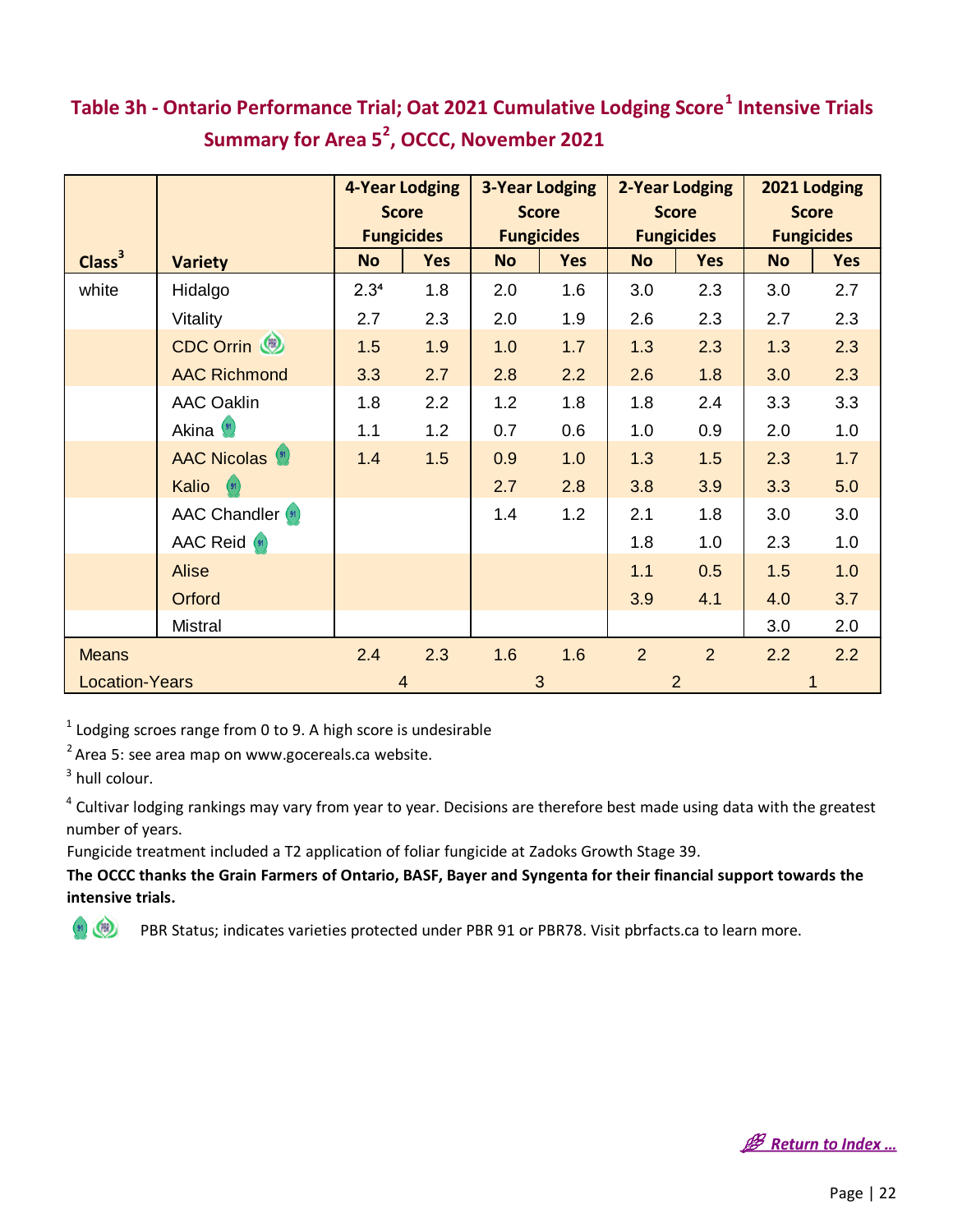<span id="page-23-0"></span>

| Table 3i - Ontario Oat Varietal Characteristics Based on Data from Area 5, 2021 |                    |                                         |                                     |                |                                                      |                       |                             |                                          |                                       |
|---------------------------------------------------------------------------------|--------------------|-----------------------------------------|-------------------------------------|----------------|------------------------------------------------------|-----------------------|-----------------------------|------------------------------------------|---------------------------------------|
| <b>Cultivar</b>                                                                 | Class <sup>1</sup> | <b>Test</b><br><b>Weight</b><br>(kg/hL) | 1000<br><b>Kernel</b><br>Weight (g) | (days)         | Heading <sup>3</sup> Maturity <sup>3</sup><br>(days) | <b>Height</b><br>(cm) | <b>Lodging</b><br>$(0-9)^2$ | <b>Crown</b><br><b>Rust</b><br>$(0-9)^2$ | <b>Straw</b><br>Yield<br><b>Index</b> |
| Hidalgo                                                                         | white              | 43.4                                    | 27.0                                | 61             | 95                                                   | 77                    | 3.0                         | 3.0                                      | 101                                   |
| Vitality                                                                        | white              | 41.6                                    | 28.7                                | 60             | 96                                                   | 84                    | 2.7                         | 1.3                                      | 101                                   |
| CDC Orrin (                                                                     | white              | 43.3                                    | 30.9                                | 61             | 97                                                   | 81                    | 1.3                         | 2.3                                      | 107                                   |
| <b>AAC Richmond</b>                                                             | white              | 44.5                                    | 30.4                                | 67             | 97                                                   | 95                    | 3.0                         | 2.0                                      | 115                                   |
| <b>AAC Oaklin</b>                                                               | white              | 42.5                                    | 28.4                                | 60             | 95                                                   | 80                    | 3.3                         | 3.0                                      | 81                                    |
| Akina (91)                                                                      | white              | 40.1                                    | 26.9                                | 62             | 95                                                   | 77                    | 2.0                         | 2.3                                      | 79                                    |
| <b>AAC Nicolas (91)</b>                                                         | white              | 41.8                                    | 27.4                                | 63             | 95                                                   | 84                    | 2.3                         | 2.3                                      | 92                                    |
| Kalio (91)                                                                      | white              | 41.7                                    | 26.9                                | 57             | 94                                                   | 82                    | 3.3                         | 1.7                                      | 89                                    |
| AAC Chandler <sup>(91)</sup>                                                    | white              | 41.8                                    | 26.4                                | 64             | 97                                                   | 73                    | 3.0                         | 2.3                                      | 79                                    |
| AAC Reid <sup>(91)</sup>                                                        | white              | 43.0                                    | 28.6                                | 61             | 96                                                   | 88                    | 2.3                         | 1.0                                      | 128                                   |
| Alise                                                                           | white              | 41.8                                    | 29.2                                | 65             | 98                                                   | 90                    | 1.5                         | 2.0                                      | 106                                   |
| Orford                                                                          | white              | 42.8                                    | 26.9                                | 64             | 95                                                   | 89                    | 4.0                         | 1.7                                      | 98                                    |
| Mistral                                                                         | white              | 42.2                                    | 28.6                                | 57             | 97                                                   | 80                    | 3.0                         | 2.3                                      | 124                                   |
| <b>Means</b>                                                                    |                    | 42.3                                    | 28.2                                | 62             | 96                                                   | 83                    | 2.7                         | 2.1                                      | 4.49 t/ha                             |
| Locations                                                                       |                    | $\overline{2}$                          | $\overline{2}$                      | $\overline{2}$ | $\overline{2}$                                       | $\overline{2}$        | $\mathbf 1$                 | 1                                        | $\overline{2}$                        |

Notes:

1. hull colour

2. For ratings 0-9, a high score is undesirable.

3. Days from planting. Heading and Physiological Maturity vary from year to year and should only be used to indicate relative differences.

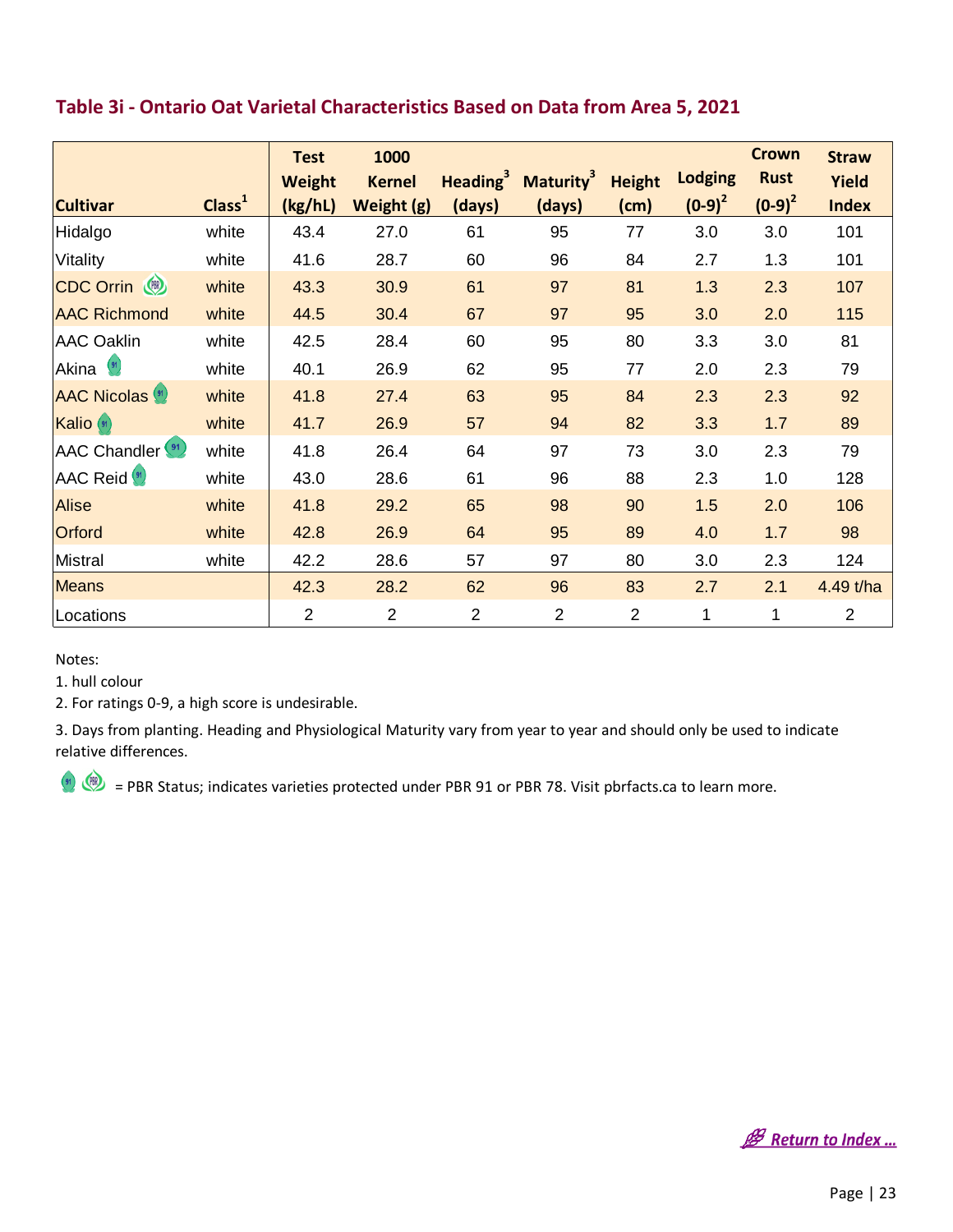#### <span id="page-24-0"></span>**Table 4a - Ontario Spring Wheat Distributors 2021**

| Class <sup>1</sup> | <b>Variety</b>         | <b>Distributor</b>                        |
|--------------------|------------------------|-------------------------------------------|
| hrs                | Furano                 | C & M Seeds                               |
|                    | <b>MAJOR</b>           | Synagri                                   |
|                    | <b>Fuzion</b>          | Semences Prograin Inc                     |
|                    | Wilkin (               | C & M Seeds                               |
|                    | AAC Scotia (awned)     | Semican Inc                               |
|                    | TOPAZE (awned)         | Pedigrain                                 |
|                    | Raven (awned) (91)     | C & M Seeds                               |
|                    | Ventry (awned)         | <b>SeCan Association</b>                  |
|                    | AAC Synox (awned) (91) | Synagri                                   |
|                    | Memphre (awned)        | Pedigrain                                 |
|                    | Maida (awned) (91)     | <b>Elite Seeds</b>                        |
|                    | Agora                  | Semican Inc                               |
|                    | AAC Harlaka (awned)    | Semican Inc                               |
|                    | Starlite <sup>9</sup>  | Snobelen Farms/Marc Bercier Seed Cleaning |
| efs                | Dagon (awned)          | <b>Elite Seeds</b>                        |

Notes:

1. hrs = hard red spring, efs = eastern feed spring.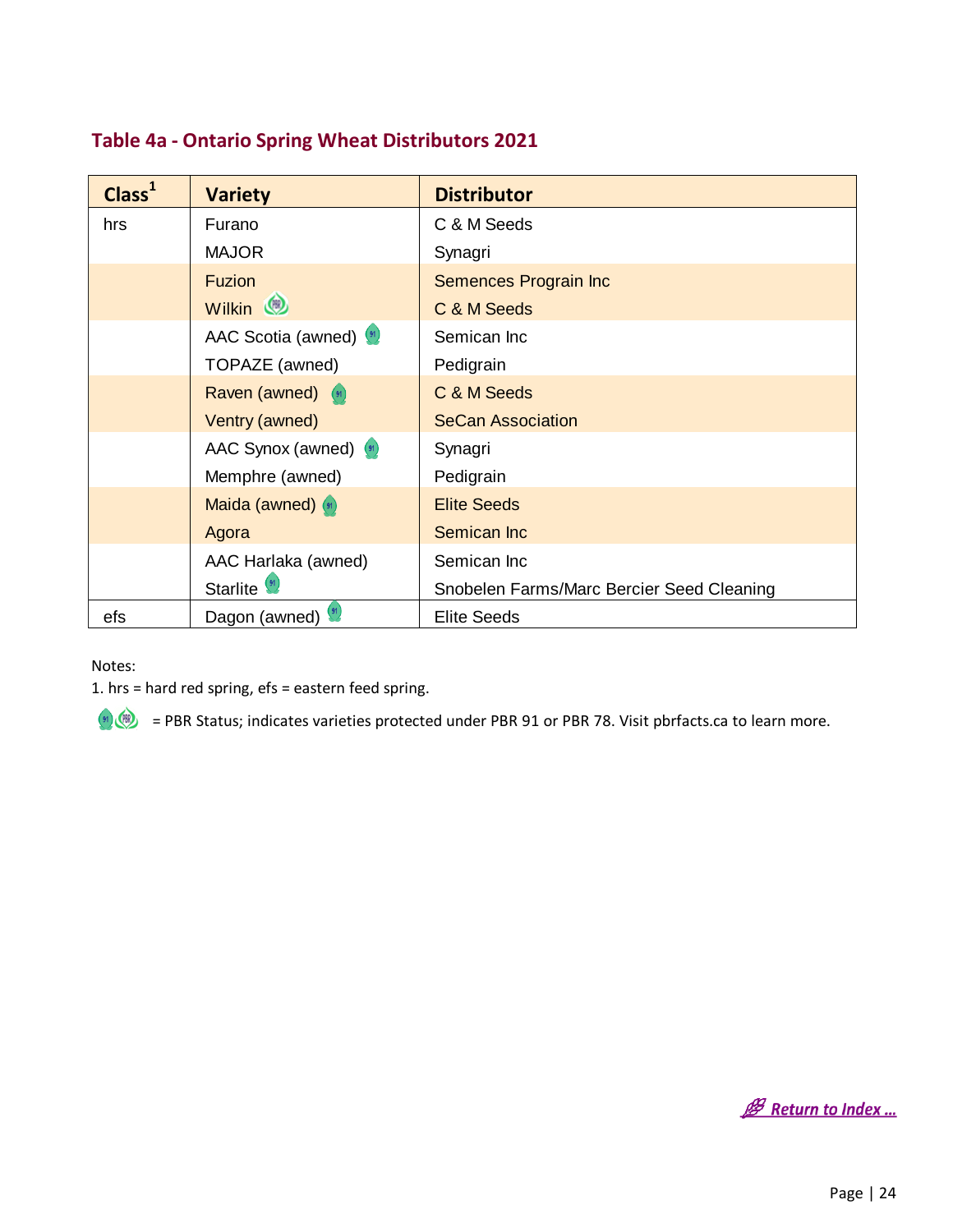| Class <sup>1</sup> | <b>Variety</b>               | <b>Distributor</b>                             |
|--------------------|------------------------------|------------------------------------------------|
| 2r                 | <b>Bornholm</b>              | Alliance Agri-Turf/Beatty Seeds/Snobelen Farms |
|                    | AAC Purpose                  | Snobelen Farms                                 |
|                    | Champion (                   | Semican Inc                                    |
|                    | Corzo <sup>(91)</sup>        | <b>Elite Seeds</b>                             |
|                    | AAC Synergy                  | Semican Inc                                    |
|                    | Esma <sup>(91)</sup>         | <b>SeCan Association</b>                       |
|                    | <b>KWS Kellie</b>            | <b>Cribit Seeds</b>                            |
|                    | AAC Connect (91)             | Semican Inc                                    |
|                    | <b>RGT Planet</b>            | Semican Inc                                    |
| 6r                 | Dignity                      | <b>SeCan Association</b>                       |
|                    | <b>OCEANIK</b>               | Synagri                                        |
|                    | Harmony                      | Synagri                                        |
|                    | Amberly                      | Rosebank Seed Farms Ltd.                       |
|                    | HY 621-6R                    | Alliance Agri-Turf/Beatty Seeds/Snobelen Farms |
|                    | Chambly                      | Semences Prograin Inc                          |
|                    | <b>AAC Vitality</b>          | <b>Advantage Seed Growers</b>                  |
|                    | AAC Montrose <sup>(91)</sup> | <b>SeCan Association</b>                       |
|                    | Marden                       | <b>SeCan Association</b>                       |
|                    | <b>Baden</b>                 | <b>SeCan Association</b>                       |
|                    | <b>DS8126RB</b>              | Alliance Agri-Turf/Beatty Seeds/Snobelen Farms |
|                    | AAC Bloomfield (91)          | <b>Elite Seeds</b>                             |
|                    | Sagamie                      | Pedigrain                                      |
|                    | Doriane <sup>(91)</sup>      | <b>Elite Seeds</b>                             |
|                    | Rafale                       | Semican Inc                                    |
|                    | <b>Ariber</b> (91)           | <b>Marc Bercier Seed Cleaning</b>              |
|                    | Massy                        | Snobelen Farms                                 |
|                    | Tsunami                      | Semican Inc                                    |

#### <span id="page-25-0"></span>**Table 4b - Ontario Barley Distributors 2021**

Notes:

1. 2r = 2 Row, 6r = 6 Row

**B** Return to Index ...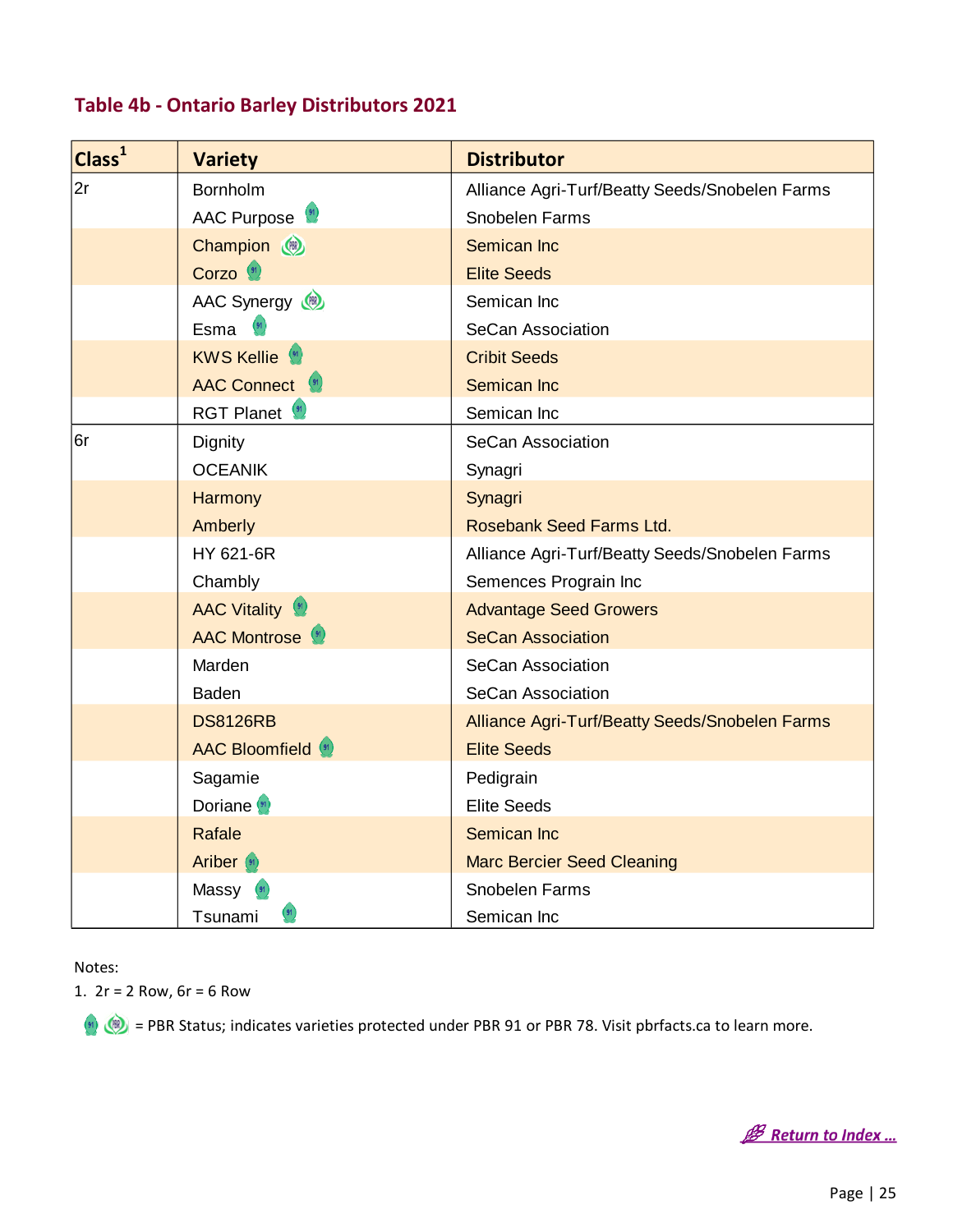<span id="page-26-0"></span>

|  |  |  | Table 4c - Ontario Oat Distributors 2021 |  |
|--|--|--|------------------------------------------|--|
|--|--|--|------------------------------------------|--|

| <b>Class</b> | <b>Variety</b>                | <b>Distributor</b>         |
|--------------|-------------------------------|----------------------------|
| hulled       | <b>OAC Markdale</b>           | Rosebank Seed Farms Ltd.   |
|              | <b>RC</b> Amaze               | Rosebank Seed Farms Ltd.   |
|              | Avatar                        | Pedigrain                  |
|              | Hidalgo                       | Synagri                    |
|              | Vitality                      | Synagri                    |
|              | <b>AAC Bullet</b>             | SeCan Association          |
|              | CDC Orrin                     | Semican Inc                |
|              | <b>AAC Richmond</b>           | Semican Inc                |
|              | <b>AAC Oaklin</b>             | C & M Seeds                |
|              | Akina (91)                    | <b>Elite Seeds</b>         |
|              | <b>AAC Nicolas</b> (91)       | <b>SeCan Association</b>   |
|              | <b>AAC Banner</b>             | <b>SeCan Association</b>   |
|              | Kalio <sup>(91</sup> )        | <b>Elite Seeds</b>         |
|              | <b>AAC Chandler</b> (91)      | SeCan Association          |
|              | <b>AAC Stature</b>            | <b>SeCan Association</b>   |
|              | <b>AAC Reid</b> <sup>91</sup> | <b>Alliance Agri-Turf</b>  |
|              | Alise                         | Marc Bercier Seed Cleaning |
|              | Orford                        | Semican Inc                |
|              | <b>Mistral</b>                | Synagri                    |